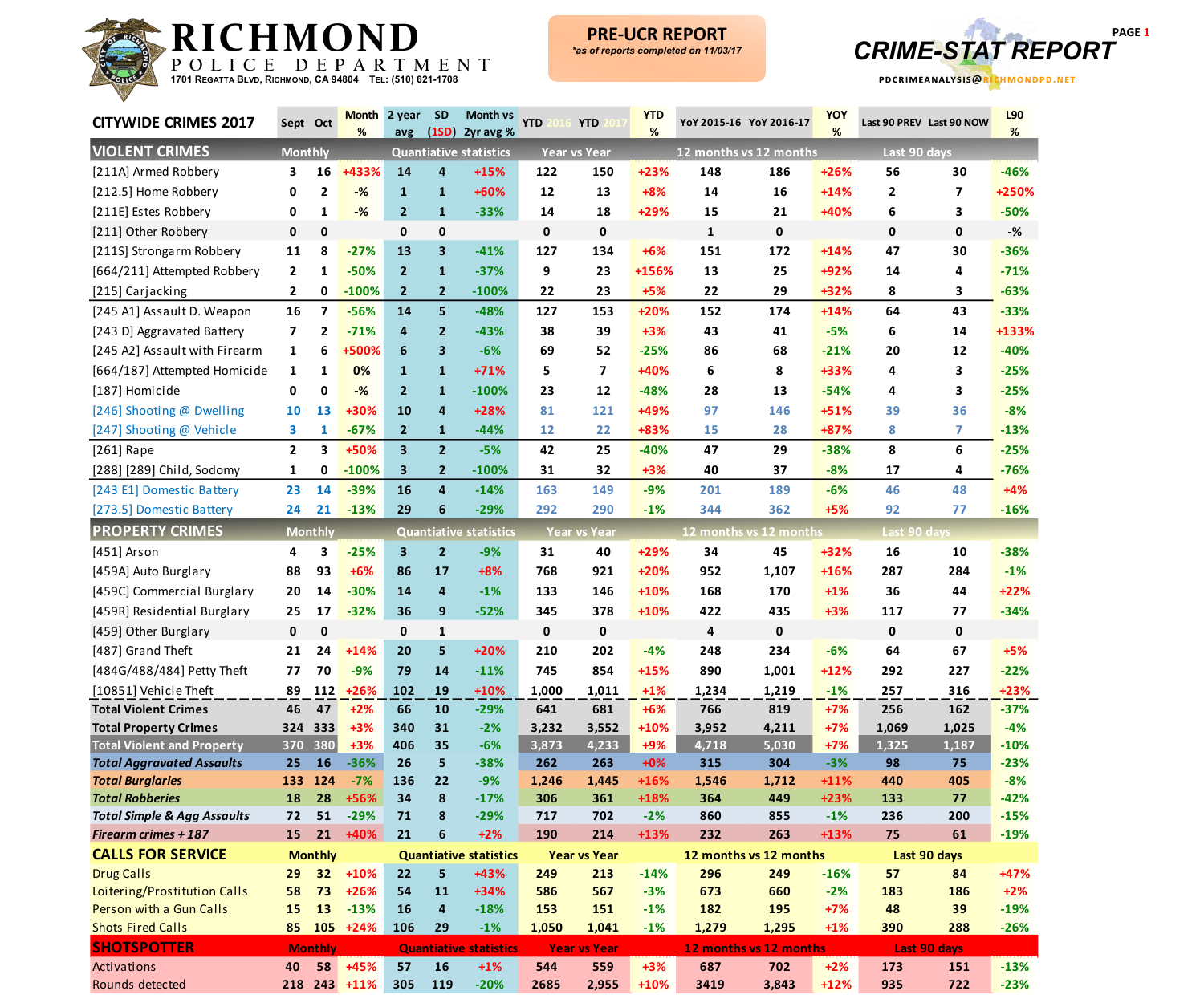



| <b>CITYWIDE CRIMES 2017</b>                                 | September | <b>October</b> | <b>Month</b><br>Change | <b>Average</b><br>per mo | Std. Dev.<br>Value | <b>YTD</b>      | <b>YTD</b>      | <b>YTD</b><br>% | YoY 2015-16      | YoY 2016-17 | <b>YOY</b><br>% |
|-------------------------------------------------------------|-----------|----------------|------------------------|--------------------------|--------------------|-----------------|-----------------|-----------------|------------------|-------------|-----------------|
| <b>COMMUNICATIONS</b>                                       |           |                |                        |                          |                    |                 |                 |                 |                  |             |                 |
| 911 Calls                                                   | 1,970     | 2,042          | $+4%$                  | 2,020                    | 145                | 19,719          | 21,072          | $+7%$           | 23,445           | 25,026      | $+7%$           |
| Other Incoming Calls                                        | 5,683     | 5,401          | $-5%$                  | 6,197                    | 441                | 65,349          | 60,780          | $-7%$           | 76,360           | 72,361      | $-5%$           |
| <b>Total Calls</b>                                          | 7,653     | 7,443          | $-3%$                  | 8,216                    | 483                | 85,068          | 81,852          | $-4%$           | 99,805           | 97,387      | $-2%$           |
| Calls Routed to Patrol                                      | 5,400     | 5,375          | $-0%$                  | 5,503                    | 222                | 56,144          | 54,580          | $-3%$           | 66,674           | 65,386      | $-2%$           |
| Officer-Initiated Calls                                     | 2,253     | 2,068          | $-8%$                  | 2,714                    | 352                | 28,924          | 27,272          | $-6%$           | 33,131           | 32,001      | $-3%$           |
| <b>Total Patrol Calls</b>                                   | 7,653     | 7,443          | $-3%$                  | 8,216                    | 483                | 85,068          | 81,852          | $-4%$           | 99,805           | 97,387      | $-2%$           |
| % Officer-Initiated Calls                                   | 29%       | 28%            | $-6%$                  | 33%                      |                    | 34%             | 33%             | $-2%$           | 33%              | 33%         | $-0%$           |
| <b>CALL VOLUME</b>                                          |           |                |                        |                          |                    |                 |                 |                 |                  |             |                 |
| Priority 1 (P1)                                             | 139       | 168            | $+21%$                 | 155                      | <b>16</b>          | 1,521           | 1,611           | $+6%$           | 1,796            | 1,917       | $+7%$           |
| Priority 2 (P2)                                             | 2,537     | 2,513          | $-1%$                  | 2,607                    | 199                | 26,527          | 26,397          | $-0%$           | 31,012           | 31,566      | $+2%$           |
| Priority 3 (P3)                                             | 2,392     | 2,226          | $-7%$                  | 2,448                    | 224                | 25,685          | 24,475          | $-5%$           | 29,485           | 29,262      | $-1%$           |
| <b>AVERAGE OF MEDIAN RESPONSE TIME (in minutes:seconds)</b> |           |                |                        |                          |                    |                 |                 |                 |                  |             |                 |
| P1 Median Reponse Time                                      | 06:46     | 06:49          | $+1%$                  | 06:12                    | 00:26              | 06:02           | 06:20           | $+5%$           | 06:08            | 06:16       | $+2%$           |
| P2 Median Response Time                                     | 12:18     | 12:17          | $-0%$                  | 11:31                    | 00:57              | 10:48           | 12:16           | $+14%$          | 10:56            | 12:07       | $+11%$          |
| P3 Median Response Time                                     | 15:38     | 12:44          | $-19%$                 | 08:46                    | 02:32              | 07:43           | 09:55           | $+28%$          | 07:57            | 09:34       | +20%            |
| <b>Crime Rate by Population</b>                             | September | <b>October</b> | <b>Change</b>          |                          |                    | <b>YTD 2016</b> | <b>YTD 2017</b> | <b>YTD%</b>     | <b>YoY 15-16</b> | YoY 16-17   | YoY %           |
| Population size                                             | 109,716   | 109,716        |                        |                          |                    | 108,565         | 109,716         | $+1%$           | 108,565          | 109,716     | $+1%$           |
| Violent Crime per Capita                                    | 41.93     | 42.84          | $+2%$                  |                          |                    | 590.4           | 620.7           | $+5%$           | 705.6            | 746.5       | $+6%$           |
| Property Crime per Capita                                   | 295.3     | 303.5          | $+3%$                  |                          |                    | 2977.0          | 3237.4          | +9%             | 3640.2           | 3838.1      | $+5%$           |
| Richmond Crime Rate per Capita                              | 337.2     | 346.3          | $+3%$                  |                          |                    | 3567.4          | 3858.1          | $+8%$           | 4345.8           | 4584.6      | $+5%$           |
| Assaults per Capita                                         | 22.8      | 14.6           | $-36%$                 |                          |                    | 241.3           | 239.7           | $-1%$           | 290.1            | 277.1       | $-5%$           |
| Burglary per Capita                                         | 121.2     | 113.0          | $-7%$                  |                          |                    | 1147.7          | 1317.0          | $+15%$          | 1424.0           | 1560.4      | $+10%$          |
| Robbery per Capita                                          | 16.4      | 25.5           | +56%                   |                          |                    | 281.9           | 329.0           | $+17%$          | 335.3            | 409.2       | $+22%$          |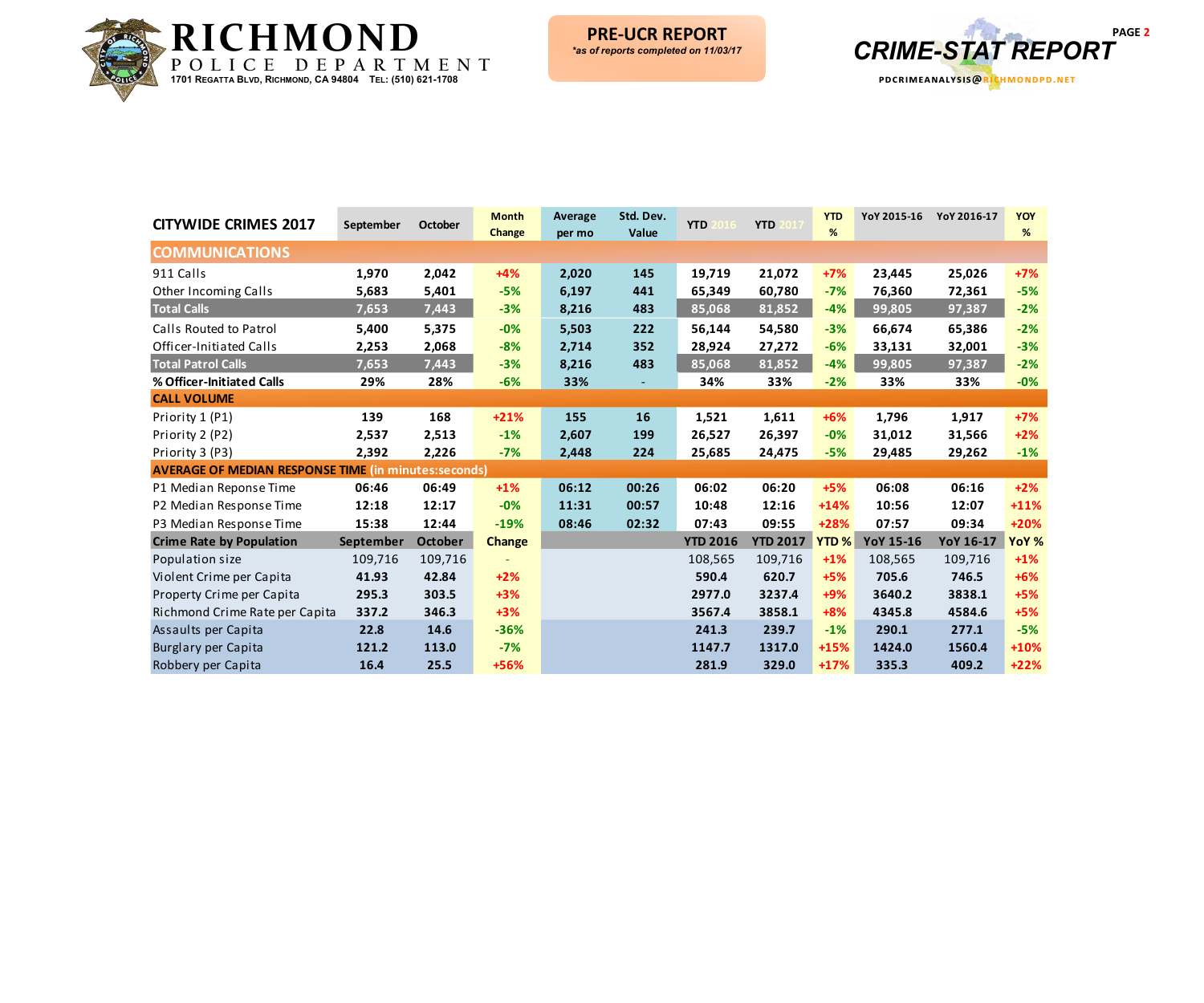



*Percentage Change Citywide — Total Violent and Property Crime*



*Percentage Change by District — Total Violent and Property Crime*





*YTD — Compares the current year to date in 2017 compared to last year in 2016, by district*

*YoY — Compares the most recent 12 months with the preceding 12 months, by district*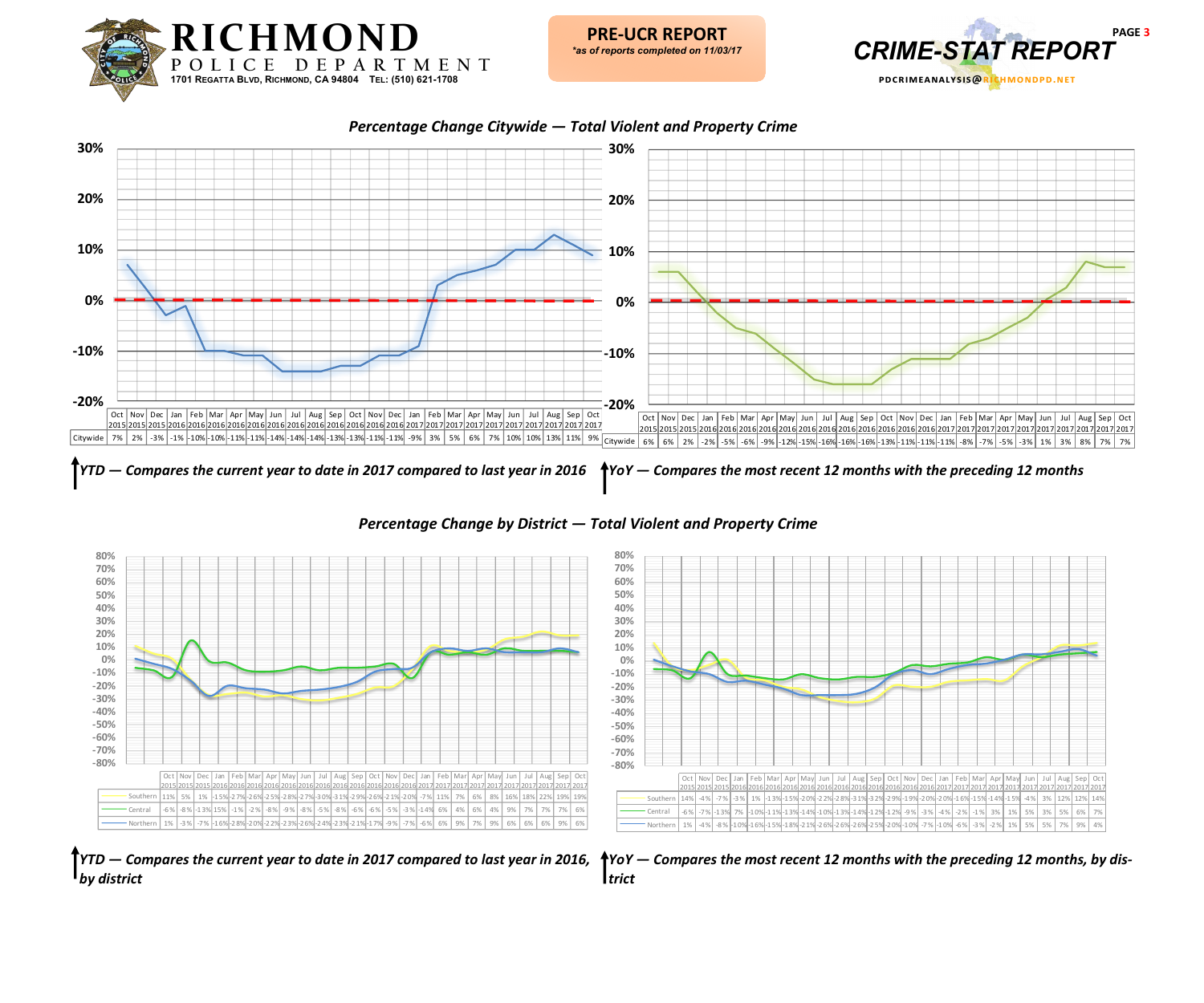



| <b>SOUTHERN PART 1 CRIMES</b>     |                          | Jan Feb Mar Apr May Jun Jul             |                |                     |                            |                |                  |                                         | Aug Sep Oct                    |                              | Month          | 2 year         | <b>SD</b>                     | Month vs                      | YTD                  | <b>YTD</b>          | <b>YTD</b>       | YoY 15-16 YoY 16-17     |                | <b>YOY</b>      | Last 90              | Last 90                        | L90             |
|-----------------------------------|--------------------------|-----------------------------------------|----------------|---------------------|----------------------------|----------------|------------------|-----------------------------------------|--------------------------------|------------------------------|----------------|----------------|-------------------------------|-------------------------------|----------------------|---------------------|------------------|-------------------------|----------------|-----------------|----------------------|--------------------------------|-----------------|
| <b>VIOLENT CRIMES</b>             |                          |                                         |                |                     |                            |                |                  |                                         |                                |                              | %              | avg            | (1SD)                         | 2yr avg %                     |                      |                     | %                | <b>Previous</b>         | <b>Current</b> | %               |                      | <b>Previous Current</b>        | %               |
|                                   |                          |                                         |                |                     |                            | <b>Monthly</b> |                  |                                         |                                |                              |                |                |                               | <b>Quantiative statistics</b> |                      | <b>Year vs Year</b> |                  | 12 months vs 12 months  |                |                 |                      | Last 90 days                   |                 |
| [211A] Armed Robbery              | $\mathbf{2}$             | $\overline{2}$<br>ŋ                     | 3<br>ŋ         | $\overline{2}$<br>ŋ | 1<br>O                     | 8<br>1         | 7<br>$\mathbf 0$ | 5<br>$\overline{2}$                     | $\mathbf{1}$<br>$\mathbf{0}$   | 3<br>$\mathbf{0}$            | +200%          | 4              | $\overline{2}$<br>$\mathbf 0$ | +100%<br>$-100%$              | 36<br>$\overline{2}$ | 34<br>3             | $-6%$<br>+50%    | 41<br>$\overline{2}$    | 43             | $+5%$<br>+50%   | 16                   | 9<br>$\overline{2}$            | $-44%$<br>+100% |
| [212.5] Home Robbery              |                          | 1                                       | ŋ              | -1                  |                            | 0              | $\mathbf 0$      | $\mathbf{0}$                            | $\mathbf{0}$                   | $\mathbf{0}$                 | $-%$           | $\mathbf 0$    |                               | $-100%$                       |                      |                     |                  |                         | 3              |                 | $\mathbf{1}$         |                                | $-100%$         |
| [211E] Estes Robbery              | 0                        |                                         |                |                     | 1<br>0                     | $\Omega$       | $\Omega$         | $\Omega$                                | $\Omega$                       | $\mathbf{0}$                 | $-%$<br>$-%$   | 1              | 1                             | $-%$                          | $\overline{7}$       | 3                   | $-57%$           | 7                       | 5              | $-29%$          | 1                    | 0                              | $-$ %           |
| [211] Other Robbery               | 0                        | n                                       |                |                     |                            | 3              |                  |                                         |                                |                              |                | $\mathbf{0}$   | 0                             |                               | 0                    | 0                   |                  | $\pmb{0}$               | $\pmb{0}$      |                 | 0                    | $\mathbf 0$                    | $-40%$          |
| [211S] Strongarm Robbery          | 4                        | 3                                       | 6<br>ი         | 6                   | 1                          | $\overline{2}$ | 1<br>0           | $\mathbf{1}$<br>$\mathbf{0}$            | $\overline{2}$                 | $\mathbf{0}$                 | $-100%$        | 3              | $\overline{2}$                | $-68%$                        | 33<br>3              | 27                  | $-18%$           | 38                      | 38             | 0%              | 5<br>3               | 3                              | $-67%$          |
| [664/211] Attempted Robbery       | 0<br>ŋ                   | Ω<br>1                                  | ŋ              | Ω                   | 1<br>በ                     | 1              | $\mathbf{0}$     |                                         | $\mathbf{1}$                   | $\mathbf{0}$                 | $-100%$        | 0              | 1                             | $-100\%$                      |                      | 4                   | $+33%$           | 4                       | 4              | 0%              |                      | 1                              | +100%           |
| [215] Carjacking                  |                          |                                         |                | 6                   | 8                          | 3              | q                | $\mathbf{1}$<br>8                       | $\mathbf{1}$<br>4              | $\mathbf{0}$                 | $-100%$        | 0              | 1                             | $-100%$                       | $\mathbf{2}$         | 5                   | +150%<br>$+77%$  | $\mathbf{2}$            | 8              | +300%           | $\mathbf{1}$         | $\overline{2}$                 | $-25%$          |
| [245 A1] Assault D. Weapon        |                          |                                         | 3              |                     | 0                          | $\mathbf{1}$   |                  | $\overline{2}$                          |                                | 3<br>$\mathbf{1}$            | $-25%$         | 4              | $\overline{2}$                | $+125%$<br>$+4%$              | 30                   | 53                  | +220%            | 37                      | 59<br>16       | +59%<br>+129%   | 20<br>$\overline{2}$ | 15                             | +150%           |
| [243 D] Aggravated Battery        | 1                        | ŋ                                       |                |                     | $\overline{\mathbf{z}}$    | 1              | $\mathbf{1}$     |                                         | $\overline{2}$<br>$\mathbf{0}$ | $\mathbf{1}$                 | $-50%$         | 1              | $\mathbf{1}$                  |                               | 5                    | 16                  |                  | $\overline{\mathbf{z}}$ |                |                 | 4                    | 5                              | $-25%$          |
| [245 A2] Assault with Firearm     | 1                        |                                         |                |                     |                            |                | $\mathbf{1}$     | $\overline{2}$                          |                                |                              | $-%$           | $\overline{2}$ | $\mathbf{1}$                  | $-51%$                        | 27                   | 11                  | -59%             | 33                      | 16             | $-52%$          |                      | 3                              |                 |
| [664/187] Attempted Homicide      | 0                        | ŋ<br>U                                  | U              | ŋ                   | 0<br>1                     | 1<br>0         | 1<br>$\mathbf 0$ | $\mathbf{1}$<br>$\overline{\mathbf{3}}$ | $\bf{0}$<br>$\bf{0}$           | $\mathbf{0}$<br>$\mathbf{0}$ | $-%$           | 0              | 0                             | +300%                         | $\overline{2}$       | 3                   | +50%             | 3                       | 3              | 0%              | $\mathbf{2}$         | 1                              | $-50%$<br>+200% |
| [187] Homicide                    | 1                        |                                         |                | 3                   | 2                          | Δ              | 5                | 5                                       |                                | 3                            | $-%$<br>+50%   | 1              | $\mathbf{1}$                  | $-100%$                       | 11                   | 5                   | $-55%$           | 13                      | 5              | $-62%$          | $\mathbf{1}$         | 3                              | $-9%$           |
| [246] Shooting @ Dwelling         |                          |                                         |                | O                   | 0                          | $\overline{2}$ | $\overline{2}$   | $\mathbf{0}$                            | $\overline{2}$                 | $\overline{0}$               |                | 3              | $\mathbf{1}$                  | $+67%$                        | 23                   | 34                  | +48%             | 31                      | 41             | +32%            | 11                   | 10                             |                 |
| [247] Shooting @ Vehicle          | $\overline{\phantom{a}}$ |                                         |                |                     | በ                          | $\mathbf{1}$   | $\Omega$         | $\Omega$                                | 1<br>$\mathbf{1}$              | $\mathbf{1}$                 | -100%          | 1              | 1<br>$\mathbf{1}$             | +220%<br>$-100%$              | 4                    | 9                   | +125%            | 5                       | 10             | +100%<br>$-38%$ | 4                    | 1                              | $-75%$<br>+100% |
| [261] Rape                        |                          |                                         |                |                     | 3                          | З              | $\Omega$         |                                         | $\mathbf{1}$                   | $\mathbf{0}$                 | 0%<br>$-100%$  | 1              |                               | $-100%$                       | 11<br>9              | 6                   | $-45%$<br>$+11%$ | 13<br>13                | 8<br>11        |                 | 1<br>6               | $\overline{2}$<br>$\mathbf{1}$ | $-83%$          |
| [288] Lewd Acts on Child          |                          |                                         |                |                     |                            |                | Δ                |                                         |                                | 7                            |                | 1              | $\mathbf{1}$                  | $-29%$                        |                      | 10                  | +65%             |                         |                | $-15%$          |                      | 27                             | +80%            |
| [243 E1] Domestic Battery         | 6                        | 11                                      | 13             | 14                  | q                          | 8              | 16               | 12                                      | 13                             | 4                            | -46%<br>$-75%$ | 6<br>9         | $\overline{2}$<br>4           | +78%                          | 40<br>76             | 66<br>109           | +43%             | 54<br>91                | 82<br>125      | +52%<br>+37%    | 15<br>33             | 32                             | $-3%$           |
| [273.5] Domestic Battery          |                          |                                         |                |                     |                            |                |                  |                                         | <b>16</b>                      |                              |                |                |                               |                               |                      |                     |                  |                         |                |                 |                      |                                |                 |
| <b>PROPERTY CRIMES</b>            |                          |                                         |                |                     |                            | <b>Monthly</b> |                  |                                         |                                |                              |                |                |                               | <b>Quantiative statistics</b> |                      | <b>Year vs Year</b> |                  | 12 months vs 12 months  |                |                 |                      | Last 90 days                   |                 |
| [451] Arson                       | $\mathbf{1}$             | 2                                       | O              | 0                   | 1                          | 1              | 0                | $\mathbf{1}$                            | $\mathbf{0}$                   | $\overline{2}$               | $-%$           | $\mathbf{1}$   | $\mathbf{1}$                  | $-100%$                       | 8                    | 8                   | 0%               | 11                      | 8              | $-27%$          | $\overline{2}$       | 3                              | +50%            |
| [459A] Auto Burglary              | 31                       | 45                                      | 31             | 18                  | 36                         | 34             | 39               | 43                                      | 28                             | 26                           | $-7%$          | 31             | 8                             | $+27%$                        | 274                  | 331                 | $+21%$           | 343                     | 395            | +15%            | 109                  | 97                             | $-11%$          |
| [459C] Commercial Burglary        | $\overline{ }$           |                                         | 8              | 8                   | 8                          | 5              | 6                | 4                                       | 6                              | 5                            | $-17%$         | 5              | $\overline{2}$                | $+31%$                        | 32                   | 60                  | +88%             | 38                      | 72             | +89%            | 19                   | 15                             | $-21%$          |
| [459R] Residential Burglary       | 11                       | 13                                      | 14             | 14                  | 13                         | 10             | 6                | $\overline{7}$                          | 9                              | 8                            | -11%           | 9              | 3                             | $-29%$                        | 65                   | 105                 | $+62%$           | 84                      | 120            | +43%            | 29                   | 24                             | $-17%$          |
| [459] Other Burglary              | $\mathbf{0}$             | ŋ                                       |                |                     | $\Omega$                   | $\mathbf 0$    | $\mathbf 0$      | 0                                       | 0                              | $\mathbf 0$                  | -%             | 0              | 0                             | $-100%$                       | 0                    | $\mathbf 0$         |                  | $\mathbf{2}$            | 0              |                 | 0                    | 0                              |                 |
| [487] Grand Theft                 | $\mathbf{2}$             | 6                                       | 5              | Δ                   | 5                          | 6              | 6                | 6                                       | 6                              | 6                            | 0%             | 5              | 3                             | $+20%$                        | 47                   | 52                  | $+11%$           | 60                      | 60             | 0%              | 17                   | 18                             | $+6%$           |
| [484G/488/484] Petty Theft        | 29                       | 20                                      | 26             | 15                  | 21                         | 21             | 29               | 19                                      | 26                             | 23                           | $-12%$         | 23             | 5.                            | $+28%$                        | 213                  | 229                 | $+8%$            | 268                     | 277            | $+3%$           | 71                   | 68                             | $-4%$           |
| [10851] Vehicle Theft             | 22                       | 24                                      | 22             | -29                 | 28                         | 28             | 20               | 30                                      | 28                             | 32                           | $+14%$         | 25             | $\overline{7}$                | $-20%$                        | 219                  | 263                 | $+20%$           | 278                     | 325            | $+17%$          | 76                   | 90                             | +18%            |
| <b>Total Violent Crimes</b>       | 20                       | 14                                      | 19             | 17                  | 18                         | 25             | 20               | 25                                      | 13                             | 9                            | $-31%$         | 18             | 4                             | $+11%$                        | 178                  | 180                 | $+1%$            | 213                     | 219            | $+3%$           | 63                   | 47                             | $-25%$          |
| <b>Total Property Crimes</b>      | 103                      | 113 106                                 |                |                     | 88 112 105 106 110 103 102 |                |                  |                                         |                                |                              | $-1%$          | 98             | 13                            | $+9%$                         | 858                  | 1,048               | $+22%$           | 1,084                   | 1,257          | +16%            | 323                  | 315                            | $-2%$           |
| <b>Total Violent and Property</b> |                          | 123 127 125 105 130 130 126 135 116 111 |                |                     |                            |                |                  |                                         |                                |                              | $-4%$          | 116            | 15                            | $+9%$                         | 1,036                | 1,228               | $+19%$           | 1,297                   | 1,476          | $+14%$          | 386                  | 362                            | $-6%$           |
| <b>Total Aggravated Assaults</b>  | 12 <sup>2</sup>          | 6                                       | $\overline{7}$ | $\overline{7}$      | <b>11</b>                  | 6              | 12               | <b>16</b>                               | 6                              | -5                           | $-17%$         | 8              | 3                             | +50%                          | 75                   | 88                  | $+17%$           | 93                      | 99             | $+6%$           | 29                   | 27                             | $-7%$           |
| <b>Total Burglaries</b>           | 49                       | 61                                      | 53             | 40                  | 57                         | 49             | 51               | 54                                      | 43                             | 39                           | $-9%$          | 44             | 10                            | $+16%$                        | 371                  | 496                 | $+34%$           | 467                     | 587            | $+26%$          | 157                  | 136                            | $-13%$          |
| <b>Total Robberies</b>            | 6                        | $\overline{7}$                          | 9              | <b>10</b>           | $\overline{a}$             | <b>15</b>      | 8                | 9                                       | 5                              | $\overline{\mathbf{3}}$      | $-40%$         | 8              | 3                             | $-4%$                         | 83                   | 76                  | $-8%$            | 94                      | 101            | $+7%$           | 27                   | 17                             | $-37%$          |
| <b>CALLS FOR SERVICE</b>          |                          |                                         |                |                     |                            | <b>Monthly</b> |                  |                                         |                                |                              |                |                | <b>Ouantiative statistics</b> |                               | Vear ys Vear         |                     |                  | 12 manths ys 12 manths  |                |                 |                      | Last 90 days                   |                 |

| <b>CALLS FOR SERVICE</b> | <b>Monthly</b> |       |    |     |      |                   |                |                     |                 |              | Quantiative statistics | <b>Year vs Year</b> |    |                               | 12 months vs 12 months |       |        |                        | Last 90 days |        |     |                     |         |
|--------------------------|----------------|-------|----|-----|------|-------------------|----------------|---------------------|-----------------|--------------|------------------------|---------------------|----|-------------------------------|------------------------|-------|--------|------------------------|--------------|--------|-----|---------------------|---------|
| <b>Drugs</b>             |                |       |    |     |      |                   |                | 5.                  |                 |              | 14 +180%               | b                   |    | -52%                          | 68                     | 56    | $-18%$ | 80                     | 67           | $-16%$ | 11  | 24                  | $+118%$ |
| Loitering 647B           | 12             | 14    | 16 | -11 | 24   | 26                | 21             | <b>20</b>           | 20 <sup>1</sup> | 18           | $-10%$                 | 19                  | 5. | $+10%$                        | 215                    | 182   | $-15%$ | 249                    | 216          | $-13%$ | 71  | 58                  | $-18%$  |
| Person with gun          |                |       |    |     |      |                   |                |                     | 8               | $\mathbf{0}$ | $-100%$                | 4                   |    | $+15%$                        | 39                     | 44    | $+13%$ | 47                     | 55           | $+17%$ | 17  | 9                   | $-47%$  |
| Shooting                 | 53.            | - 27  | 14 | 25  | 30   | 33                | 47             | 32 <sup>7</sup>     |                 | 26 28        | $+8%$                  | 34                  | 12 | +40%                          | 330                    | 315   | $-5%$  | 405                    | 404          | $-0%$  | 110 | 86                  | $-22%$  |
| <b>SHOTSPOTTER</b>       |                |       |    |     |      |                   | <b>Monthly</b> |                     |                 |              |                        |                     |    | <b>Quantiative statistics</b> | <b>Year vs Year</b>    |       |        | 12 months vs 12 months |              |        |     | <b>Last 90 days</b> |         |
| Activations              |                | 45 15 | 14 | 22  | - 19 | 18                | -23            | $\left  \right $ 17 |                 |              | $15 + 114%$            | -21                 | 9  | $+11%$                        | 193                    | 195   | $+1\%$ | 241                    | 258          | $+7%$  | 60  | 39                  | $-35%$  |
| Rounds Detected          | 334            | -34   | 64 |     |      | 128 70 101 141 74 |                |                     | -62             | -65          | $+5%$                  | 113                 | 72 | $+24%$                        | 963                    | 1.073 | $+11%$ | 1.230                  | 1.490        | $+21%$ | 312 | 201                 | $-36%$  |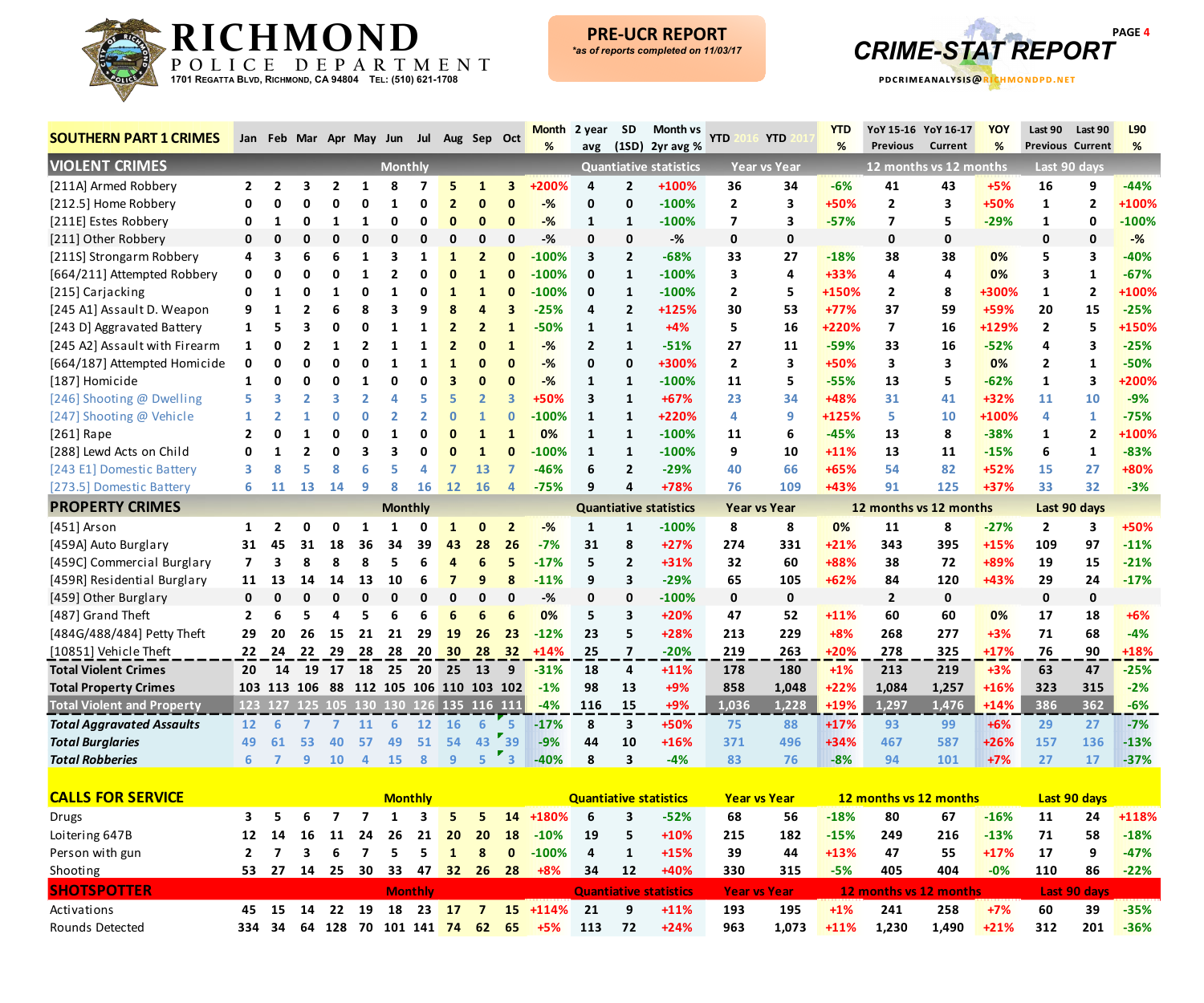



| <b>BEAT 1 SOUTHERN</b>              | Sep                     | Oct                     | +/-                     | <b>MON%</b> | '15                     | '16                     | '17                     | $+1 - %$ |                | <b>YoY16 YoY17</b> | $+/-$ % |
|-------------------------------------|-------------------------|-------------------------|-------------------------|-------------|-------------------------|-------------------------|-------------------------|----------|----------------|--------------------|---------|
| <b>Violent Crimes</b>               |                         |                         |                         |             |                         | <b>YEAR TO DATE</b>     |                         |          |                |                    |         |
| Robbery 211A Armed                  | 0                       | $\mathbf 0$             | 0                       | $-$ %       | 9                       | 10                      | 5                       | $-50%$   | 11             | 8                  | $-27%$  |
| Robbery 212.5 Home                  | $\bf{0}$                | $\bf{0}$                | $\mathbf 0$             | $-$ %       | $\bf{0}$                | $\pmb{0}$               | $\mathbf{0}$            | $-%$     | $\bf{0}$       | $\bf{0}$           | $-%$    |
| Robbery 211E Estes                  | $\bf{0}$                | $\bf{0}$                | 0                       | $-%$        | $\bf{0}$                | $\bf{0}$                | 1                       | $-$ %    | 0              | 1                  | $-$ %   |
| Robbery 211 Other                   | $\bf{0}$                | $\bf{0}$                |                         |             | 1                       | $\pmb{0}$               | $\pmb{0}$               |          | 0              | $\bf{0}$           |         |
| Robbery 211S Strongarm              | $\mathbf{1}$            | $\bf{0}$                | $-1$                    | $-100%$     | 5                       | 11                      | 10                      | $-9%$    | 12             | 11                 | $-8%$   |
| Robbery 664/211 Attempt             | $\bf{0}$                | $\bf{0}$                | $\pmb{0}$               | $-%$        | $\bf{0}$                | $\bf{0}$                | $\pmb{0}$               | $-%$     | $\mathbf{1}$   | $\pmb{0}$          | $-100%$ |
| Carjacking 215                      | $\mathbf{1}$            | $\bf{0}$                | $-1$                    | $-100%$     | $\bf{0}$                | $\overline{2}$          | 4                       | +100%    | $\overline{2}$ | 5                  | +150%   |
| Assault DW 245 A1                   | $\mathbf{1}$            | $\pmb{0}$               | $-1$                    | $-100%$     | 11                      | 5                       | 10                      | +100%    | 8              | 10                 | $+25%$  |
| Aggravated Battery 243 D            | $\bf{0}$                | $\pmb{0}$               | $\pmb{0}$               | $-$ %       | $\mathbf{1}$            | $\overline{2}$          | 4                       | +100%    | $\overline{2}$ | 4                  | +100%   |
| Assault Firearm 245 A2              | $\bf{0}$                | $\bf{0}$                | $\mathbf 0$             | $-%$        | $\mathbf{1}$            | $\overline{2}$          | $\overline{2}$          | 0%       | 3              | $6\phantom{1}6$    | +100%   |
| Attempt Homicide 664/187            | $\mathbf{0}$            | $\bf{0}$                | 0                       | $-%$        | $\bf{0}$                | $\bf{0}$                | $\bf{0}$                | $-$ %    | 0              | 0                  | $-%$    |
| Homicide 187                        | $\mathbf{0}$            | $\bf{0}$                | $\pmb{0}$               | $-%$        | $\mathbf 0$             | $\mathbf{1}$            | $\mathbf{1}$            | 0%       | $\overline{2}$ | 1                  | $-50%$  |
| Shooting @ Dwelling 246             | $\mathbf{1}$            | 1                       | $\pmb{0}$               | 0%          | 6                       | 5                       | 6                       | $+20%$   | 6              | 9                  | +50%    |
| Shooting @ Vehicle 247              | 0                       | 0                       | $\pmb{0}$               | $-%$        | 0                       | 0                       | 0                       | $-%$     | 0              | 0                  | $-$ %   |
| Rape 261                            | $\mathbf 0$             | $\mathbf{0}$            | $\pmb{0}$               | $-$ %       | 5                       | $\overline{7}$          | $\pmb{0}$               | $-100%$  | 8              | $\bf{0}$           | $-100%$ |
| Child, Sodomy 288 289               | $\mathbf{1}$            | $\pmb{0}$               | $-1$                    | $-100%$     | $\overline{2}$          | $\overline{2}$          | 5                       | +150%    | 3              | 5                  | $+67%$  |
| Battery 243 E1                      | 4                       | 0                       | $-4$                    | $-100%$     | 4                       | 9                       | 9                       | 0%       | 11             | 10                 | $-9%$   |
| Battery 273.5                       | 3                       | 0                       | $-3$                    | $-100%$     | 22                      | 10                      | 21                      | +110%    | 13             | 23                 | +77%    |
| <b>Property Crimes</b>              |                         |                         |                         |             |                         | <b>YEAR TO DATE</b>     |                         |          |                |                    |         |
| Arson 451                           | 0                       | 0                       | 0                       | $-%$        | 4                       | $\overline{2}$          | $\mathbf{1}$            | $-50%$   | 2              | 1                  | $-50%$  |
| Auto Burglary 459 A                 | 3                       | $\overline{4}$          | $\mathbf{1}$            | +33%        | 94                      | 55                      | 76                      | +38%     | 73             | 89                 | $+22%$  |
| Commercial Burglary 459 C           | $\mathbf 1$             | $\mathbf{1}$            | 0                       | 0%          | 19                      | 12                      | 28                      | +133%    | 15             | 35                 | +133%   |
| Residential Burglary 459 R          | $\overline{\mathbf{c}}$ | $\overline{2}$          | $\mathbf 0$             | 0%          | 19                      | 13                      | 16                      | +23%     | 15             | 23                 | +53%    |
| <b>Burglary Undefined 459</b>       | $\mathbf 0$             | $\pmb{0}$               | 0                       | $-%$        | $\overline{\mathbf{a}}$ | $\pmb{0}$               | $\pmb{0}$               |          | $\mathbf{1}$   | $\pmb{0}$          |         |
| Grand Theft 487                     | 4                       | 3                       | $-1$                    | $-25%$      | 22                      | 20                      | 27                      | +35%     | 24             | 31                 | +29%    |
| Petty Theft 484 488                 | 10                      | 1                       | -9                      | $-90%$      | 58                      | 66                      | 82                      | $+24%$   | 78             | 98                 | +26%    |
| Vehicle Theft 10851                 | $\overline{9}$          | $\overline{z}$          | $-2$                    | $-22%$      | 85                      | 56                      | 68                      | $+21%$   | 71             | 80                 | $+13%$  |
| <b>Total Violent Crimes</b>         | 4                       | 0                       | $-4$                    | $-100%$     | 35                      | 42                      | 42                      | 0%       | 52             | 51                 | $-2%$   |
| <b>Total Property Crimes</b>        | 29                      | 18                      | $-11$                   | $-38%$      | 305                     |                         | 224 298                 | +33%     | 279            | 357                | +28%    |
| <b>Total Violent and Property</b>   | 33                      | 18                      | $-15$                   | $-45%$      | 340                     | 266 340                 |                         | +28%     | 331            | 408                | $+23%$  |
| <b>Total Aggravated Assaults</b>    | $\mathbf{1}$            | $\pmb{0}$               | $^{\text{{\small -1}}}$ | $-100%$     | 13                      | 10                      | 17                      | +70%     | 15             | 21                 | +40%    |
| <b>Percentage of Citywide</b>       | 4%                      | 0%                      | $-4%$                   |             |                         | 4%                      | 6%                      |          | 5%             | 7%                 |         |
| <b>Total Burglaries</b>             | $6\phantom{1}$          | $\overline{7}$          | $\mathbf{1}$            | $+17%$      | 136                     | 80                      | 120                     | +50%     | 104            | 147                | +41%    |
| <b>Percentage of Citywide</b>       | 5%                      | 6%                      | $+1\%$                  |             |                         | 6%                      | 8%                      |          | $7\%$          | 9%                 |         |
| <b>Total Robberies</b>              | $\mathbf{2}$            | $\bf{0}$                | $-2$                    | $-100%$     | 15                      | 23                      | 20                      | $-13%$   | 26             | 25                 | $-4%$   |
| <b>Percentage of Citywide</b>       | 11%                     | 0%                      | $-11%$                  |             |                         | 8%                      | 6%                      |          | 7%             | 6%                 |         |
| <b>Vehicle Theft % Citywide</b>     | 10%                     | 6%                      | $-4%$                   |             |                         | 6%                      | 7%                      |          | 6%             | 7%                 |         |
| <b>Calls for Service</b>            |                         |                         |                         |             |                         |                         |                         |          |                |                    |         |
| <b>Drugs</b>                        | ${\bf 1}$               | $\boldsymbol{9}$        | 8                       | +800%       | 23                      | 23                      | 32                      | +39%     | 28             | 39                 | +39%    |
| Loitering 647B                      | 15                      | 12                      | $-3$                    | $-20%$      | 168                     | 149                     | 120                     | $-19%$   | 169            | 146                | $-14%$  |
| Person with gun                     | $\pmb{0}$               | $\pmb{0}$               | $\pmb{0}$               | $-$ %       | $\boldsymbol{9}$        | $\overline{\mathbf{z}}$ | $\overline{\mathbf{4}}$ | $-43%$   | 8              | $\boldsymbol{9}$   | +13%    |
| Shooting                            | 5                       | $\overline{\mathbf{a}}$ | $\textbf{-1}$           | $-20%$      | 72                      | 71                      | 67                      | $-6%$    | 86             | 92                 | $+7%$   |
| Shotspotter                         |                         |                         |                         |             |                         | <b>YEAR TO DATE</b>     |                         |          |                |                    |         |
| <b>Activations (SSA)</b>            | 0                       | $\pmb{0}$               | $\pmb{0}$               | $-%$        | 5                       | 23                      | 26                      | $+13%$   | 23             | 41                 | +78%    |
| Rounds Detected (SSR)               | $\bf{0}$                | $\mathbf{0}$            | 0                       | $-%$        | 32                      | 98                      | 128                     | +31%     | 98             | 221                | +126%   |
| <b>Percentage of Citywide (SSA)</b> | 0%                      | 0%                      | 0%                      |             |                         | 4%                      | 5%                      |          | 3%             | 6%                 |         |
| <b>Percentage of Citywide (SSR)</b> | 0%                      | 0%                      | $0\%$                   |             |                         | 4%                      | 4%                      |          | 3%             | 6%                 |         |

| <b>BEAT 2 SOUTHERN</b>              | Sep            | Oct                     | $+/-$          | MON%    | '15                     | '16                 | '17             | $+/-$ % |              | <b>YoY16 YoY17</b> | $+/-$ % |
|-------------------------------------|----------------|-------------------------|----------------|---------|-------------------------|---------------------|-----------------|---------|--------------|--------------------|---------|
| <b>Violent Crimes</b>               |                |                         |                |         |                         | <b>YEAR TO DATE</b> |                 |         |              |                    |         |
| Robbery 211A Armed                  | 1              | $\bf{0}$                | $-1$           | $-100%$ | 15                      | 13                  | 8               | $-38%$  | 15           | 9                  | $-40%$  |
| Robbery 212.5 Home                  | $\bf{0}$       | $\mathbf 0$             | 0              | $-$ %   | 1                       | $\bf{0}$            | 1               | $-$ %   | $\bf{0}$     | 1                  | $-%$    |
| Robbery 211E Estes                  | 0              | 0                       | 0              | $-$ %   | $\bf{0}$                | $\mathbf{1}$        | $\bf{0}$        | $-100%$ | $\mathbf{1}$ | $\bf{0}$           | $-100%$ |
| Robbery 211 Other                   | 0              | 0                       |                |         | 4                       | 0                   | $\bf{0}$        |         | $\mathbf{0}$ | $\bf{0}$           |         |
| Robbery 211S Strongarm              | $\bf{0}$       | $\mathbf 0$             | 0              | $-%$    | 11                      | 8                   | $\overline{4}$  | $-50%$  | 10           | 8                  | $-20%$  |
| Robbery 664/211 Attempt             | $\mathbf{1}$   | $\mathbf 0$             | $-1$           | $-100%$ | $\bf{0}$                | $\mathbf{1}$        | $\mathbf{1}$    | 0%      | $\mathbf{1}$ | $\mathbf{1}$       | 0%      |
| Carjacking 215                      | $\mathbf{0}$   | $\mathbf 0$             | 0              | $-$ %   | 3                       | $\bf{0}$            | $\mathbf{0}$    | $-$ %   | $\bf{0}$     | $\overline{2}$     | $-$ %   |
| Assault DW 245 A1                   | $\mathbf{1}$   | $\mathbf{1}$            | 0              | 0%      | 8                       | $\boldsymbol{9}$    | 12              | +33%    | 11           | 15                 | +36%    |
| Aggravated Battery 243 D            | $\mathbf{0}$   | 0                       | 0              | $-%$    | 5                       | $\mathbf 0$         | 3               | $-%$    | $\mathbf 0$  | 3                  | $-%$    |
| Assault Firearm 245 A2              | 0              | 0                       | 0              | $-$ %   | 5                       | $\overline{7}$      | 4               | $-43%$  | 8            | 5                  | $-38%$  |
| Attempt Homicide 664/187            | 0              | $\bf{0}$                | 0              | $-%$    | 0                       | $\mathbf{1}$        | $\mathbf{1}$    | 0%      | $\mathbf{1}$ | 1                  | 0%      |
| Homicide 187                        | $\mathbf{0}$   | $\mathbf 0$             | 0              | $-$ %   | $\mathbf{0}$            | 4                   | $\mathbf{2}$    | $-50%$  | 5            | $\overline{2}$     | $-60%$  |
| Shooting @ Dwelling 246             | $\mathbf{1}$   | 0                       | $-1$           | $-100%$ | 5                       | 9                   | 11              | $+22%$  | 13           | 13                 | 0%      |
| Shooting @ Vehicle 247              | $\mathbf{1}$   | 0                       | $-1$           | $-100%$ | 0                       | $\overline{2}$      | 3               | +50%    | 3            | 3                  | 0%      |
| Rape 261                            | $\mathbf 0$    | $\mathbf 0$             | 0              | $-%$    | $\overline{2}$          | $\mathbf 0$         | $\overline{2}$  | $-$ %   | $\mathbf 0$  | 3                  | $-%$    |
| Child, Sodomy 288 289               | $\mathbf 0$    | $\bf{0}$                | 0              | $-%$    | $\overline{2}$          | $\overline{2}$      | $\overline{2}$  | 0%      | 4            | $\overline{2}$     | $-50%$  |
| Battery 243 E1                      | 3              | $\overline{2}$          | $-1$           | $-33%$  | 12                      | 7                   | 17              | +143%   | 9            | 24                 | +167%   |
| Battery 273.5                       | 4              | $\overline{\mathbf{2}}$ | $-2$           | $-50%$  | 28                      | 23                  | 25              | +9%     | 25           | 28                 | $+12%$  |
| <b>Property Crimes</b>              |                |                         |                |         |                         | <b>YEAR TO DATE</b> |                 |         |              |                    |         |
| Arson 451                           | 0              | 0                       | 0              | $-%$    | 1                       | 6                   | $\mathbf{1}$    | $-83%$  | 7            | 1                  | $-86%$  |
| <b>Auto Burglary 459 A</b>          | $\bf{0}$       | 3                       | 3              | $-$ %   | 50                      | 34                  | 29              | $-15%$  | 38           | 40                 | $+5%$   |
| Commercial Burglary 459 C           | $\mathbf{1}$   | $\overline{2}$          | $\mathbf{1}$   | +100%   | $\overline{4}$          | 3                   | $6\phantom{1}6$ | +100%   | 4            | 8                  | +100%   |
| Residential Burglary 459 R          | $\mathbf{1}$   | $\overline{2}$          | $\mathbf{1}$   | +100%   | 31                      | 11                  | 15              | +36%    | 15           | 18                 | +20%    |
| <b>Burglary Undefined 459</b>       | 0              | $\mathbf 0$             | 0              | $-$ %   | $\mathbf 0$             | $\mathbf{0}$        | $\mathbf 0$     |         | $\mathbf{1}$ | $\bf{0}$           |         |
| Grand Theft 487                     | 0              | 1                       | 1              | $-$ %   | $\overline{7}$          | 5                   | 6               | $+20%$  | 6            | $\overline{7}$     | $+17%$  |
| Petty Theft 484 488                 | 4              | 5                       | $\mathbf{1}$   | $+25%$  | 51                      | 50                  | 34              | $-32%$  | 68           | 43                 | $-37%$  |
| Vehicle Theft 10851                 | 8              | 8                       | 0              | 0%      | 59                      | 50                  | 60              | $+20%$  | 68           | 73                 | $+7%$   |
| <b>Total Violent Crimes</b>         | 3              | $\mathbf{1}$            | $-2$           | $-67%$  | 56                      | 46                  | 40              | $-13%$  | 56           | 52                 | $-7%$   |
| <b>Total Property Crimes</b>        | 14             | 21                      | $\overline{7}$ | +50%    | 203                     | 159                 | 151             | $-5%$   | 207          | 190                | $-8%$   |
| <b>Total Violent and Property</b>   | 17             | 22                      | 5              | +29%    | 259                     | 205                 | 191             | $-7%$   | 263          | 242                | $-8%$   |
| <b>Total Aggravated Assaults</b>    | $\mathbf{1}$   | $\mathbf{1}$            | $\mathbf{0}$   | 0%      | 18                      | 21                  | 22              | $+5%$   | 25           | 26                 | $+4%$   |
| <b>Percentage of Citywide</b>       | 4%             | 6%                      | $+2%$          |         |                         | 8%                  | 8%              |         | 8%           | 9%                 |         |
| <b>Total Burglaries</b>             | $\overline{2}$ | $\overline{7}$          | 5              | $+250%$ | 85                      | 48                  | 50              | $+4%$   | 58           | 66                 | $+14%$  |
| <b>Percentage of Citywide</b>       | 2%             | 6%                      | $+4%$          |         |                         | 4%                  | 3%              |         | 4%           | 4%                 |         |
| <b>Total Robberies</b>              | $\overline{2}$ | $\mathbf{0}$            | $-2$           | $-100%$ | 34                      | 23                  | 14              | $-39%$  | 27           | 21                 | $-22%$  |
| <b>Percentage of Citywide</b>       | 11%            | 0%                      | $-11%$         |         |                         | 8%                  | 4%              |         | 7%           | 5%                 |         |
| Vehicle Theft % Citywide            | 9%             | 7%                      | $-2%$          |         |                         | 5%                  | 6%              |         | 6%           | 6%                 |         |
| <b>Calls for Service</b>            |                |                         |                |         |                         |                     |                 |         |              |                    |         |
| <b>Drugs</b>                        | $\mathbf{1}$   | $\mathbf{2}$            | $\mathbf{1}$   | +100%   | 61                      | 34                  | 23              | $-32%$  | 42           | 27                 | $-36%$  |
| Loitering 647B                      | 3              | $\mathbf{1}$            | $-2$           | $-67%$  | 44                      | 17                  | 28              | +65%    | 22           | 31                 | $+41%$  |
| Person with gun                     | 5              | $\mathbf 0$             | $-5$           | $-100%$ | $\overline{\mathbf{z}}$ | 11                  | 21              | +91%    | 12           | 24                 | +100%   |
| Shooting                            | 8              | 5                       | $-3$           | $-38%$  | 70                      | 95                  | 103             | $+8%$   | 122          | 134                | $+10%$  |
| Shotspotter                         |                |                         |                |         |                         | <b>YEAR TO DATE</b> |                 |         |              |                    |         |
| Activations (SSA)                   | $\overline{z}$ | $\boldsymbol{6}$        | $\textbf{-1}$  | $-14%$  | 91                      | 90                  | 92              | $+2%$   | 122          | 127                | $+4%$   |
| Rounds Detected (SSR)               | 62             | 32                      | $-30$          | $-48%$  | 451                     |                     | 426 482         | $+13%$  | 598          | 717                | +20%    |
| <b>Percentage of Citywide (SSA)</b> | 18%            | 10%                     | $-7%$          |         |                         |                     | 17% 16%         |         | 18%          | 18%                |         |
| <b>Percentage of Citywide (SSR)</b> |                | 28% 13%                 | $-15%$         |         |                         |                     | 16% 16%         |         | 17%          | 19%                |         |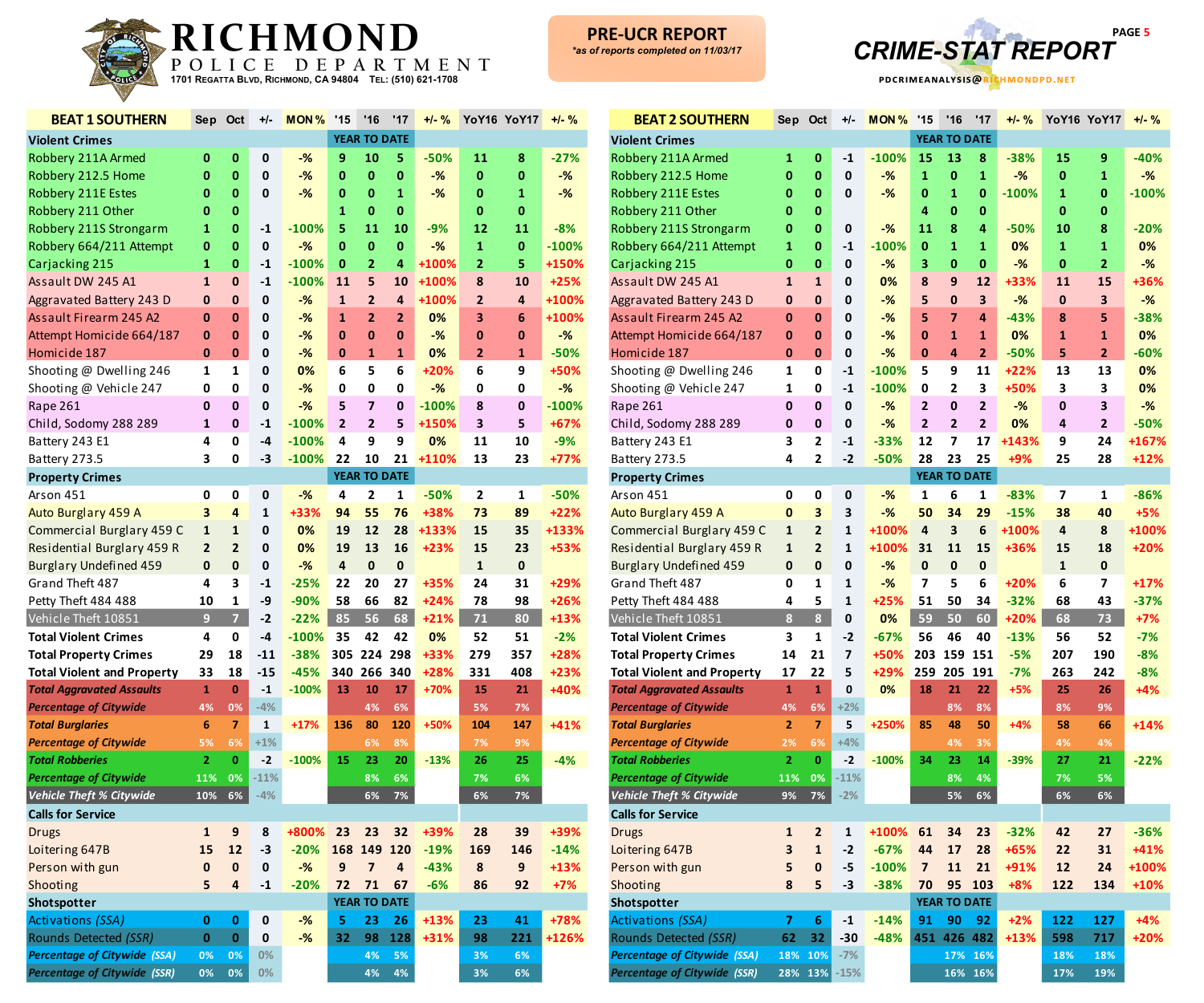

| <b>BEAT 3 SOUTHERN</b>              | Sep                     | Oct                       | +/-                     | MON <sub>%</sub> | '15            | '16                     | '17                     | $+/-$ % |                | <b>YoY16 YoY17</b> | $+/-$ % |
|-------------------------------------|-------------------------|---------------------------|-------------------------|------------------|----------------|-------------------------|-------------------------|---------|----------------|--------------------|---------|
| <b>Violent Crimes</b>               |                         |                           |                         |                  |                | <b>YEAR TO DATE</b>     |                         |         |                |                    |         |
| Robbery 211A Armed                  | 0                       | 3                         | 3                       | $-$ %            | 14             | 13                      | 20                      | +54%    | 15             | 25                 | $+67%$  |
| Robbery 212.5 Home                  | $\bf{0}$                | $\bf{0}$                  | $\mathbf 0$             | $-%$             | 3              | $\overline{2}$          | $\overline{2}$          | 0%      | $\overline{2}$ | $\mathbf{2}$       | 0%      |
| Robbery 211E Estes                  | 0                       | $\bf{0}$                  | 0                       | $-%$             | $\bf{0}$       | 6                       | $\overline{\mathbf{2}}$ | $-%$    | 6              | 4                  | $-33%$  |
| Robbery 211 Other                   | $\bf{0}$                | $\bf{0}$                  |                         |                  | 4              | $\bf{0}$                | $\pmb{0}$               |         | $\mathbf{0}$   | 0                  |         |
| Robbery 211S Strongarm              | 1                       | $\bf{0}$                  | $-1$                    | $-%$             | 20             | 14                      | 14                      | 0%      | 16             | 20                 | $+25%$  |
| Robbery 664/211 Attempt             | $\bf{0}$                | $\bf{0}$                  | $\mathbf 0$             | $-%$             | $\mathbf{1}$   | $\overline{2}$          | 3                       | +50%    | $\overline{2}$ | 3                  | +50%    |
| Carjacking 215                      | $\pmb{0}$               | $\bf{0}$                  | $\mathbf 0$             | $-%$             | $\mathbf{2}$   | $\bf{0}$                | $\mathbf{1}$            | $-%$    | $\bf{0}$       | $\mathbf{1}$       | $-%$    |
| Assault DW 245 A1                   | $\overline{2}$          | $\overline{2}$            | $\pmb{0}$               | 0%               | 20             | 16                      | 27                      | +69%    | 18             | 30                 | $+67%$  |
| Aggravated Battery 243 D            | $\overline{2}$          | $\mathbf{1}$              | $-1$                    | $-50%$           | 3              | 3                       | 9                       | +200%   | 5              | 9                  | +80%    |
| Assault Firearm 245 A2              | $\bf{0}$                | $\mathbf 1$               | $\mathbf 1$             | $-%$             | 15             | 18                      | 5                       | $-72%$  | 22             | 5                  | $-77%$  |
| Attempt Homicide 664/187            | 0                       | $\bf{0}$                  | $\mathbf 0$             | $-%$             | $\overline{2}$ | $\mathbf{1}$            | $\mathbf{1}$            | 0%      | $\overline{2}$ | $\mathbf{1}$       | $-50%$  |
| Homicide 187                        | $\mathbf 0$             | $\bf{0}$                  | $\pmb{0}$               | $-%$             | $\bf{0}$       | $\bf{0}$                | $\mathbf{1}$            | $-%$    | $\mathbf{0}$   | $\mathbf{1}$       | $-%$    |
| Shooting @ Dwelling 246             | $\mathbf 0$             | $\overline{2}$            | $\mathbf{2}$            | $-%$             | 18             | 9                       | 17                      | +89%    | 12             | 19                 | +58%    |
| Shooting @ Vehicle 247              | 0                       | 0                         | $\mathbf 0$             | $-%$             | $\mathbf 1$    | $\overline{2}$          | 6                       | +200%   | $\mathbf{2}$   | $\overline{7}$     | +250%   |
| Rape 261                            | $\mathbf{1}$            | $\mathbf{1}$              | $\mathbf 0$             | 0%               | $\mathbf{1}$   | $\overline{\mathbf{4}}$ | $\overline{4}$          | 0%      | 5              | 5                  | 0%      |
| Child, Sodomy 288 289               | $\mathbf{0}$            | $\pmb{0}$                 | $\pmb{0}$               | $-%$             | 10             | 5                       | $\mathbf{2}$            | $-60%$  | $\bf 6$        | 3                  | $-50%$  |
| Battery 243 E1                      | 6                       | 5                         | $-1$                    | $-17%$           | 32             | 24                      | 40                      | $+67%$  | 34             | 48                 | +41%    |
| Battery 273.5                       | 9                       | $\mathbf{2}$              | $-7$                    | $-78%$           | 49             | 43                      | 61                      | +42%    | 53             | 72                 | +36%    |
| <b>Property Crimes</b>              |                         |                           |                         |                  |                | <b>YEAR TO DATE</b>     |                         |         |                |                    |         |
| Arson 451                           | 0                       | $\mathbf{2}$              | $\mathbf{2}$            | $-$ %            | 3              | 0                       | 6                       | $-%$    | $\mathbf{2}$   | 6                  | +200%   |
| Auto Burglary 459 A                 | 25                      | 19                        | -6                      | $-24%$           | 230            |                         | 185 222                 | +20%    | 232            | 262                | $+13%$  |
| Commercial Burglary 459 C           | $\overline{4}$          | $\overline{\mathbf{c}}$   | $-2$                    | $-50%$           | 21             | 17                      | 26                      | +53%    | 19             | 29                 | +53%    |
| Residential Burglary 459 R          | 6                       | $\overline{4}$            | $-2$                    | $-33%$           | 111            | 41                      | 72                      | +76%    | 54             | 77                 | +43%    |
| <b>Burglary Undefined 459</b>       | $\pmb{0}$               | $\pmb{0}$                 | $\pmb{0}$               |                  | 3              | $\mathbf 0$             | 3                       |         | $\pmb{0}$      | 3                  |         |
| Grand Theft 487                     | $\overline{2}$          | $\overline{2}$            | $\pmb{0}$               | 0%               | 36             | 22                      | 20                      | $-9%$   | 30             | 23                 | $-23%$  |
| Petty Theft 484 488                 | 12                      | 9                         | $-3$                    | $-25%$           | 163            | 97                      | 104                     | $+7%$   | 122            | 127                | $+4%$   |
| Vehicle Theft 10851                 | 11                      | $\overline{\mathbf{17}}$  | 6                       | +55%             | 103            | 113                     | 135                     | +19%    | 139            | 172                | $+24%$  |
| <b>Total Violent Crimes</b>         | 6                       | 8                         | $\mathbf{2}$            | +33%             | 95             | 84                      | 91                      | $+8%$   | 99             | 109                | +10%    |
| <b>Total Property Crimes</b>        | 60                      | 55                        | -5                      | $-8%$            |                | 670 475 588             |                         | $+24%$  | 598            | 699                | $+17%$  |
| <b>Total Violent and Property</b>   | 66                      | 63                        | -3                      | $-5%$            | 765            |                         | 559 679                 | $+21%$  | 697            | 808                | +16%    |
| <b>Total Aggravated Assaults</b>    | 4                       | 4                         | $\mathbf 0$             | 0%               | 40             | 38                      | 43                      | $+13%$  | 47             | 46                 | $-2%$   |
| <b>Percentage of Citywide</b>       | 16%                     | 25%                       | $+9%$                   |                  |                | 15%                     | 16%                     |         | 15%            | 15%                |         |
| <b>Total Burglaries</b>             | 35                      | 25                        | $-10$                   | $-29%$           | 365            | 243                     | 323                     | +33%    | 305            | 371                | $+22%$  |
| <b>Percentage of Citywide</b>       | 26%                     | <b>20%</b>                | $-6%$                   |                  |                | <b>20%</b>              | <b>22%</b>              |         | 20%            | 22%                |         |
| <b>Total Robberies</b>              | 1                       | 3                         | $\mathbf 2$             | +200%            | 44             | 37                      | 42                      | $+14%$  | 41             | 55                 | $+34%$  |
| <b>Percentage of Citywide</b>       | 6%                      | 11%                       | $+5%$                   |                  |                | 12%                     | 12%                     |         | 11%            | 12%                |         |
| <b>Vehicle Theft % Citywide</b>     | 12%                     | 15%                       | $+3%$                   |                  |                |                         | 11% 13%                 |         | 11%            | 14%                |         |
| <b>Calls for Service</b>            |                         |                           |                         |                  |                |                         |                         |         |                |                    |         |
| <b>Drugs</b>                        | $\mathbf{2}$            | $\ensuremath{\mathsf{3}}$ | $\mathbf{1}$            | +50%             | 22             | 24                      | 16                      | $-33%$  | 28             | 19                 | $-32%$  |
| Loitering 647B                      | $\overline{\mathbf{c}}$ | 5                         | $\overline{\mathbf{3}}$ | +150%            | 54             | 41                      | 34                      | $-17%$  | 49             | 35                 | $-29%$  |
| Person with gun                     | 3                       | $\pmb{0}$                 | $-3$                    | $-100%$          | 22             | 18                      | 19                      | $+6%$   | 25             | 22                 | $-12%$  |
| Shooting                            | 8                       | 19                        | 11                      | +138% 171        |                |                         | 149 143                 | $-4%$   | 180            | 176                | $-2%$   |
| Shotspotter                         |                         |                           |                         |                  |                | <b>YEAR TO DATE</b>     |                         |         |                |                    |         |
| <b>Activations (SSA)</b>            | 9                       | $\bf{0}$                  | -9                      | $-100%$          | 76             | 80                      | 71                      | $-11%$  | 96             | 85                 | $-11%$  |
| Rounds Detected (SSR)               | 53                      | $\bf{0}$                  | $-53$                   | $-100%$          | 591            | 439                     | 464                     | $+6%$   | 534            | 542                | $+1%$   |
| <b>Percentage of Citywide (SSA)</b> | 23%                     | 0%                        | $-23%$                  |                  |                |                         | 15% 13%                 |         | 14%            | 12%                |         |
| <b>Percentage of Citywide (SSR)</b> | 24%                     | 0%                        | $-24%$                  |                  |                |                         | 16% 16%                 |         | 16%            | 14%                |         |



*DATA COMPARES SOUTHERN BEATS ONLY, NOT* 

*ALL BEATS*

**Violent Crime Cases by Beat**

**Total Violent and Property Crime Cases by Beat Year to Date**

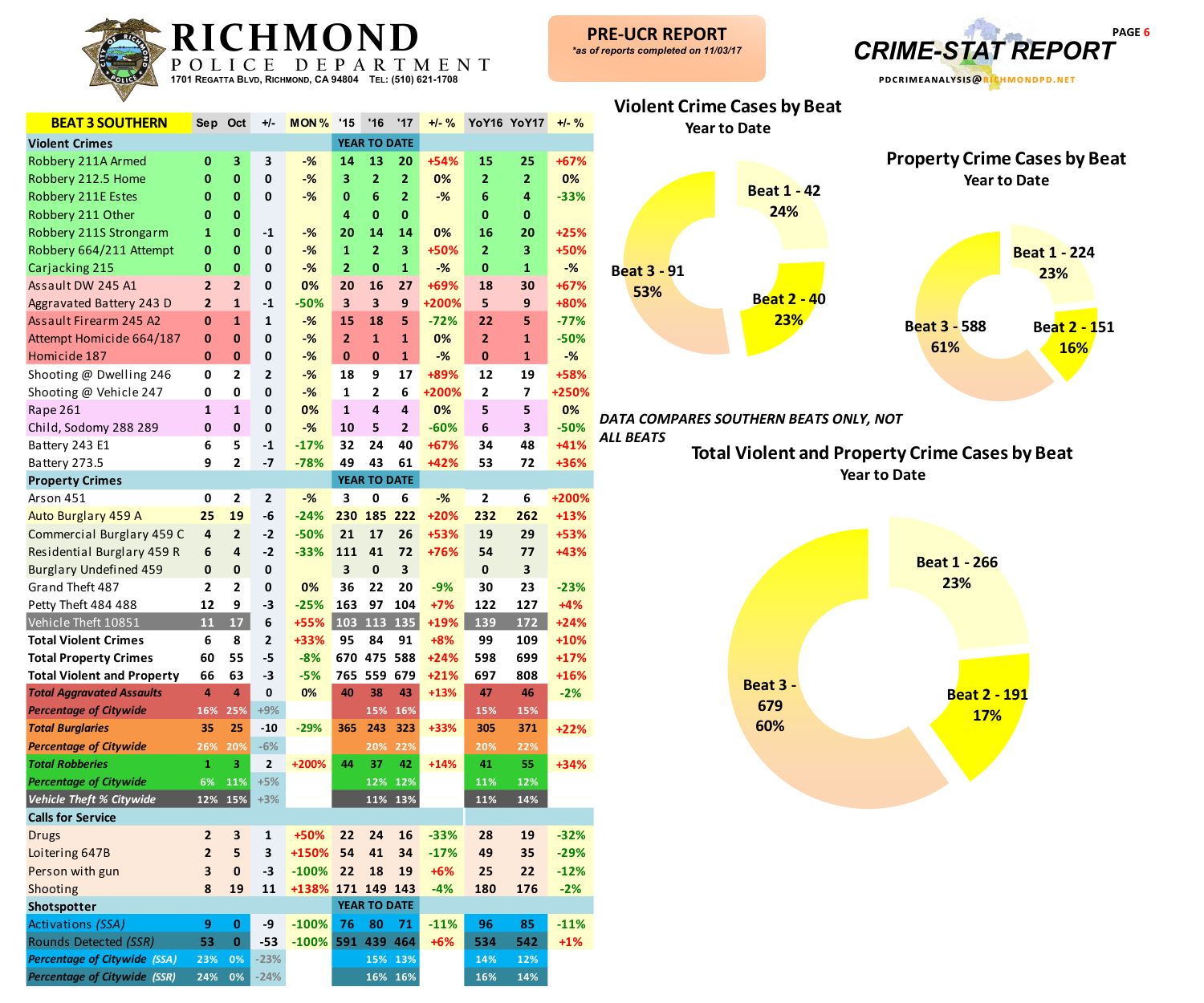



| <b>CENTRAL PART 1 CRIMES</b>      |                |                |                          |                |            |                         | Jan Feb Mar Apr May Jun Jul Aug Sep Oct |                  |                |    | Month                                      | 2 year         | SD             | Month vs<br>avg $(1SD)$ 2yr avg % | <b>YTD</b>   | <b>YTD</b>          | <b>YTD</b><br>% | <b>Previous</b>        | YoY 15-16 YoY 16-17<br>Current | <b>YOY</b><br>% | Last 90                 | Last 90<br><b>Previous Current</b> | L90<br>% |
|-----------------------------------|----------------|----------------|--------------------------|----------------|------------|-------------------------|-----------------------------------------|------------------|----------------|----|--------------------------------------------|----------------|----------------|-----------------------------------|--------------|---------------------|-----------------|------------------------|--------------------------------|-----------------|-------------------------|------------------------------------|----------|
| <b>VIOLENT CRIMES</b>             |                |                |                          |                |            | <b>Monthly</b>          |                                         |                  |                |    |                                            |                |                | <b>Quantiative statistics</b>     |              | <b>Year vs Year</b> |                 | 12 months vs 12 months |                                |                 | Last 90 days            |                                    |          |
| [211A] Armed Robbery              | 9              | $\overline{7}$ | 3                        | 8              |            |                         | 6                                       | $\overline{2}$   |                | 6  | +500%                                      | 5              | $\overline{2}$ | $+20%$                            | 47           | 51                  | $+9%$           | 54                     | 61                             | +13%            | 15                      | 9                                  | $-40%$   |
| [212.5] Home Robbery              | 0              | 0              | 0                        |                |            | 0                       |                                         | 0                | 0              |    | $-%$                                       | 0              | 1              | +200%                             | 4            | 3                   | $-25%$          | 4                      | 5                              | $+25%$          | 1                       | 1                                  | 0%       |
| [211E] Estes Robbery              | 0              | 0              | 0                        | 1              | 1          | 0                       | 0                                       | $\Omega$         | 0              |    | $-%$                                       | 0              | $\mathbf 0$    | $-100%$                           | 0            | 3                   | $-%$            | 0                      | 3                              | $-%$            | 1                       | 1                                  | 0%       |
| [211] Other Robbery               | 0              | n              | 0                        | 0              | 0          | 0                       | 0                                       | $\Omega$         | 0              | 0  | -%                                         | 0              | 0              |                                   | 0            | $\mathbf 0$         |                 | 0                      | 0                              |                 | 0                       | $\mathbf 0$                        |          |
| [211S] Strongarm Robbery          | 5.             | 3              | 4                        | 5              |            | -8                      | 3                                       | 3                | 5              | 5  | 0%                                         | 4              | $\overline{2}$ | $-22%$                            | 34           | 46                  | $+35%$          | 40                     | 55                             | +38%            | 16                      | 13                                 | $-19%$   |
| [664/211] Attempted Robbery       | 0              | 1              | 0                        | O              |            | O                       |                                         | $\bf{0}$         | 0              |    | $-%$                                       | 1              | $\mathbf{1}$   | +540%                             | $\mathbf{2}$ | 8                   | +300%           | 4                      | 10                             | +150%           | $\overline{\mathbf{z}}$ | 0                                  | $-100%$  |
| [215] Carjacking                  | 0              | 1              |                          |                |            | 1                       | -1                                      | O                |                |    | $-100%$                                    | 1              | $\mathbf{1}$   | +9%                               | 9            | 8                   | $-11%$          | 9                      | 11                             | $+22%$          | 3                       | 1                                  | $-67%$   |
| [245 A1] Assault D. Weapon        |                |                |                          |                |            | 10                      |                                         |                  | 6              |    | $-67%$                                     | 4              | $\overline{2}$ | +12%                              | 48           | 48                  | 0%              | 56                     | 55                             | $-2%$           | 20                      | 15                                 | $-25%$   |
| [243 D] Aggravated Battery        | 0              |                | O                        |                |            |                         |                                         |                  |                |    | $-100%$                                    | 1              | $\mathbf{1}$   | 0%                                | 11           | $\overline{ }$      | $-36%$          | 13                     | 9                              | $-31%$          | 3                       | $\mathbf{2}$                       | $-33%$   |
| [245 A2] Assault with Firearm     | 2              | 3              | 3                        |                |            |                         |                                         |                  |                |    | +300%                                      | 3              | $\mathbf{1}$   | $+6%$                             | 27           | 27                  | 0%              | 36                     | 33                             | $-8%$           | 11                      | $\overline{\mathbf{z}}$            | $-36%$   |
| [664/187] Attempted Homicide      | 0              | Ω              | ŋ                        | 0              |            | -1                      | 0                                       | $\bf{0}$         | 0              |    | $-%$                                       | 0              | $\mathbf 0$    | $-100%$                           | 3            | $\overline{2}$      | $-33%$          | 3                      | $\mathbf{2}$                   | $-33%$          | 1                       | $\mathbf{1}$                       | 0%       |
| [187] Homicide                    | 0              | 1              | ŋ                        | O              | 1          | 0                       | 1                                       | $\Omega$         | $\bf{0}$       | O  | $-%$                                       | 0              | $\mathbf{1}$   | +140%                             | 6            | 3                   | $-50%$          | 6                      | 4                              | $-33%$          | $\overline{2}$          | 0                                  | $-100%$  |
| [246] Shooting @ Dwelling         |                | З              | $\overline{\phantom{a}}$ |                |            |                         | q                                       |                  | 3              | 6  | +100%                                      | 3              | $\overline{2}$ | +163%                             | 27           | 40                  | +48%            | 31                     | 54                             | +74%            | 14                      | 16                                 | $+14%$   |
| [247] Shooting @ Vehicle          |                | O              |                          | O              |            |                         |                                         |                  | $\bf{0}$       | 0  | $-%$                                       | 1              | $\mathbf{1}$   | $+41%$                            | 6.           | 7                   | $+17%$          | 8                      | 9                              | +13%            | 3                       | $\mathbf{2}$                       | $-33%$   |
| $[261]$ Rape                      |                |                |                          |                |            | 2                       | 2                                       | O                | 0              |    | $-%$                                       | 1              | $\mathbf{1}$   | +85%                              | 11           | 11                  | 0%              | 12                     | 12                             | 0%              | 5                       | 1                                  | $-80%$   |
| [288, 289] Child, Sodomy          |                |                |                          | በ              |            | $\overline{\mathbf{c}}$ | O                                       |                  | $\bf{0}$       | 0  | $-%$                                       | 1              | $\mathbf{1}$   | $-100%$                           | 11           | 11                  | 0%              | 11                     | 14                             | +27%            | 4                       | 3                                  | $-25%$   |
| [243 E1] Domestic Battery         | 3              |                | 3                        | $\overline{2}$ |            |                         | 5                                       |                  | 4              |    | 0%                                         | 5              | $\overline{2}$ | 0%                                | 58           | 39                  | $-33%$          | 71                     | 49                             | $-31%$          | 15                      | 9.                                 | $-40%$   |
| [273.5] Domestic Battery          | 5.             | 5              | 8                        | 10             | 6          | 8                       | q                                       | 8                | 5              |    | +40%                                       | 10             | 4              | $-6%$                             | 117          | 71                  | $-39%$          | 129                    | 100                            | $-22%$          | 23                      | 20                                 | $-13%$   |
| <b>PROPERTY CRIMES</b>            |                |                |                          |                |            |                         | <b>Monthly</b>                          |                  |                |    |                                            |                |                | <b>Quantiative statistics</b>     |              | <b>Year vs Year</b> |                 | 12 months vs 12 months |                                |                 | Last 90 days            |                                    |          |
| $[451]$ Arson                     | 0              |                |                          |                |            |                         |                                         | $\overline{2}$   | 3              |    | $-67%$                                     | 1              | 1              | +167%                             | 10           | 16                  | +60%            | 10                     | 21                             | +110%           | 6                       | 6                                  | 0%       |
| [459A] Auto Burglary              | 16             | 9              |                          | 12             | 15         | 13                      | 14                                      | 11               | 13             | 10 | $-23%$                                     | 14             | 5              | $+2%$                             | 148          | 122                 | $-18%$          | 171                    | 156                            | $-9%$           | 42                      | 34                                 | $-19%$   |
| [459C] Commercial Burglary        | $\overline{2}$ | -2             | 2                        | 2              |            | 0                       | 1                                       | 1                | 0              |    | $-%$                                       | $\overline{2}$ | $\mathbf{1}$   | $-40%$                            | 14           | 12                  | $-14%$          | 19                     | 16                             | $-16%$          | 3                       | 1                                  | $-67%$   |
| [459R] Residential Burglary       |                |                | 6                        | 6              | 11         | 5                       | 6                                       | 10               | $\overline{2}$ |    | +50%                                       | 7              | $\overline{2}$ | $-8%$                             | 69           | 62                  | $-10%$          | 80                     | 70                             | $-13%$          | 22                      | 15                                 | $-32%$   |
| [459] Other Burglary              | 0              | n              | O                        | O              |            | $\mathbf 0$             | O                                       | 0                | 0              | O  |                                            | 0              | $\mathbf 0$    |                                   | 0            | $\mathbf 0$         |                 | $\mathbf{0}$           | $\mathbf{0}$                   |                 | $\mathbf 0$             | $\mathbf 0$                        | -%       |
| [487] Grand Theft                 |                |                | 9                        | 8              |            | 5                       | $\overline{2}$                          | $\boldsymbol{a}$ | 4              |    | +75%                                       | 3              | $\overline{2}$ | $-41%$                            | 29           | 50                  | $+72%$          | 33                     | 58                             | +76%            | 14                      | 15                                 | $+7%$    |
| [484G/488/484] Petty Theft        | 20             | 12             | 18                       | 13             | 18         | 23                      | 24                                      | 17               | 18             | 15 | $-17%$                                     | 16             | 4              | +54%                              | 146          | 178                 | $+22%$          | 174                    | 206                            | +18%            | 65                      | 50                                 | $-23%$   |
| [10851] Vehicle Theft             | 29             | 32             | 21                       | 41             | 23         |                         | 14 31 17                                |                  | 28             |    | 40 +43%                                    | 27             | 8              | $+15%$                            | 261          | 276                 | $+6%$           | 323                    | 330                            | $+2%$           | 68                      | 85                                 | $+25%$   |
| <b>Total Violent Crimes</b>       | 23             | 20             | 18                       | 24             | 29         | 33                      | 27                                      | 18               | - 15           | 21 | $+40%$                                     | 22             | 4              | $+21%$                            | 213          | 228                 | $+7%$           | 248                    | 274                            | +10%            | 89                      | 54                                 | $-39%$   |
| <b>Total Property Crimes</b>      | 74             | 68             | 65                       | 83             | 78         | 61                      | 81                                      | 62               | 68             | 76 | $+12%$                                     | 69             | 9              | $+17%$                            | 677          | 716                 | $+6%$           | 284                    | 304                            | $+7%$           | 98                      | 69                                 | $-30%$   |
| <b>Total Violent and Property</b> | 97             | -88            |                          |                | 83 107 107 |                         | 94 108                                  | 80               | 83             | 97 | $+17%$                                     | 91             | 11             | +18%                              | 890          | 944                 | $+6%$           | 406                    | 394                            | $-3%$           | 119                     | 87                                 | $-27%$   |
| <b>Total Aggravated Assaults</b>  | 6              | 5              | 8                        | 6              | <b>11</b>  | <b>16</b>               | <b>10</b>                               | <b>10</b>        | 8              | 7  | $-13%$                                     | 9              | 3              | $+11%$                            | 95           | 87                  | $-8%$           | 114                    | 103                            | $-10%$          | 37                      | 25                                 | $-32%$   |
| <b>Total Burglaries</b>           | 22             | 20             | 17                       | 20             | 28         | <b>18</b>               | 21                                      | 22               | 15             | 13 | $-13%$                                     | 22             | 5              | -4%                               | 231          | 196                 | $-15%$          | 270                    | 242                            | $-10%$          | 67                      | 50                                 | -25%     |
| <b>Total Robberies</b>            |                |                |                          |                |            |                         | 14 12 8 17 15 13 15 5                   |                  | $\blacksquare$ |    | 13 +86%                                    | 11             | 4              | +36%                              | 96           | 119                 | $+24%$          | 111                    | 145                            | +31%            | 43                      | 25                                 | $-42%$   |
|                                   |                |                |                          |                |            |                         |                                         |                  |                |    |                                            |                |                |                                   |              |                     |                 |                        |                                |                 |                         |                                    |          |
| <b>CALLS FOR SERVICE</b>          |                |                |                          |                |            | <b>Monthly</b>          |                                         |                  |                |    |                                            |                |                | <b>Quantiative statistics</b>     |              | <b>Year vs Year</b> |                 | 12 months vs 12 months |                                |                 |                         | Last 90 days                       |          |
| Drugs                             | 3              | 8              | 8                        | $\mathbf{3}$   |            | 13 5                    | $\overline{\mathbf{3}}$                 | $\overline{7}$   | 10             | 8  | $-20%$                                     | $\overline{7}$ | 3              | $-60%$                            | 82           | 68                  | $-17%$          | 100                    | 79                             | $-21%$          | 21                      | 25                                 | +19%     |
| Loitering 647B                    | 21             | 15             | 18                       | 17             | 21         | 22                      | 15                                      | 19               | 13             | 18 | +38%                                       | 15             | 5              | $-1%$                             | 147          | 179                 | $+22%$          | 170                    | 195                            | +15%            | 58                      | 50                                 | $-14%$   |
| Person with gun                   | 8              | 6              | 9                        | 5              | 5          | 5                       | 5                                       | 4                | 3              |    | $6 + 100%$                                 | 6              | 3              | $-20%$                            | 64           | 56                  | $-13%$          | 73                     | 77                             | $+5%$           | 15                      | 13                                 | $-13%$   |
| Shooting                          | 44             |                |                          |                |            |                         |                                         |                  |                |    | 24 24 29 36 46 59 35 24 41 +71%            | 39             | 12             | +53%                              | 388          | 362                 | $-7%$           | 479                    | 448                            | $-6%$           | 141                     | 100                                | $-29%$   |
| <b>SHOTSPOTTER</b>                |                |                |                          |                |            | <b>Monthly</b>          |                                         |                  |                |    |                                            |                |                | <b>Quantiative statistics</b>     |              | <b>Year vs Year</b> |                 | 12 months vs 12 months |                                |                 |                         | Last 90 days                       |          |
| Activations                       |                |                |                          |                |            |                         |                                         |                  |                |    | 31 23 13 24 28 23 32 18 20 34 +70%         | 26             | 9              | $+22%$                            | 269          | 246                 | $-9%$           | 337                    | 304                            | $-10%$          | 83                      | 72                                 | $-13%$   |
| Rounds Detected                   |                |                |                          |                |            |                         |                                         |                  |                |    | 152 115 52 115 127 90 247 117 106 144 +36% | 140            | 63             | $+77%$                            | 1,387        | 1,265               | $-9%$           | 1,722                  | 1,644                          | $-5%$           | 464                     | 367                                | $-21%$   |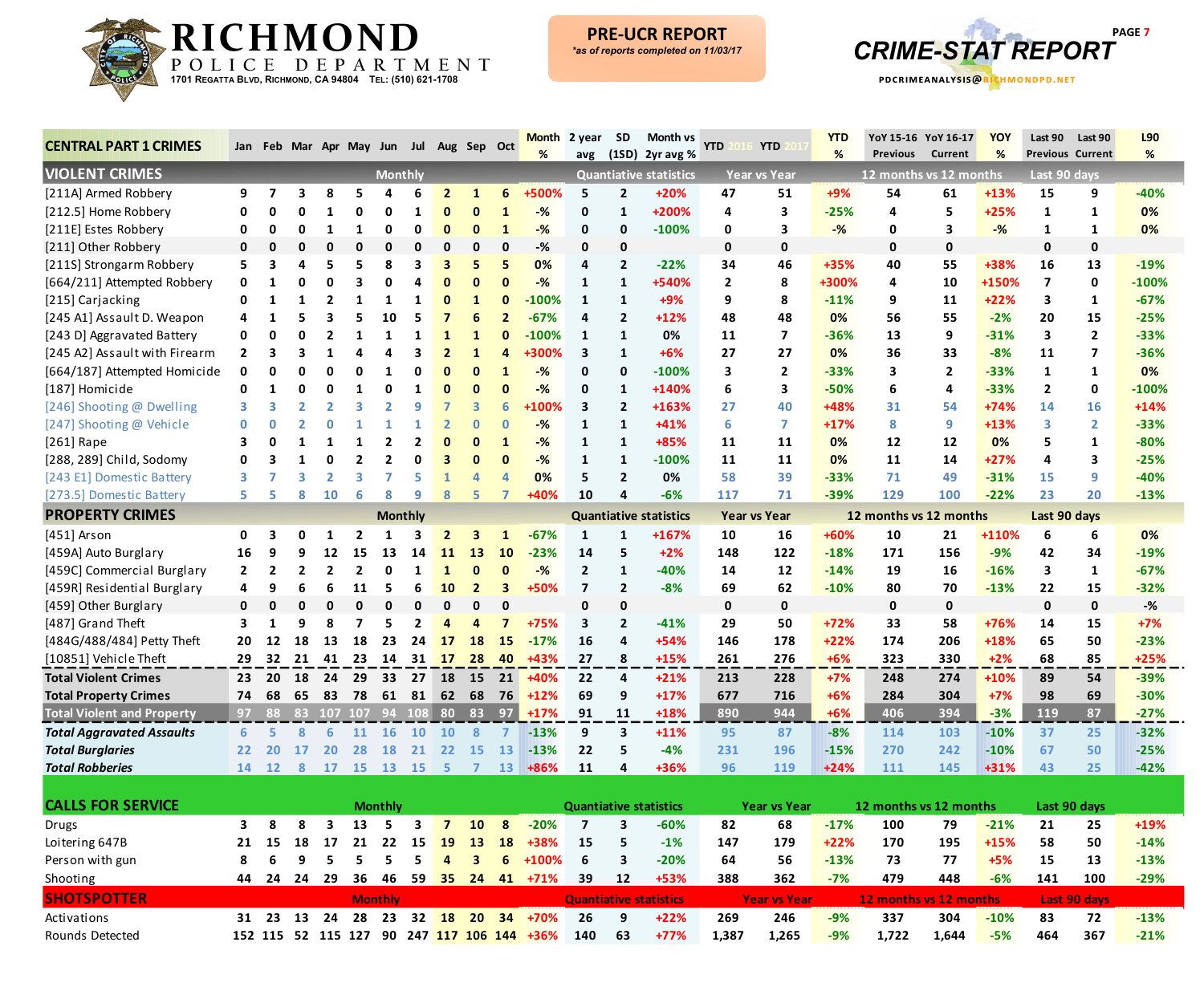

and the company of the company of

**College** 



**-1708 pdcrimeanalysis@richmondpd.net**

| <b>BEAT 4 CENTRAL</b>                                    | Sep            | Oct                     | +/-          | MON <sub>%</sub> | '15            | '16                 | '17                     | $+/-$ % |                | YoY16 YoY17             | $+/-$ % |                              |
|----------------------------------------------------------|----------------|-------------------------|--------------|------------------|----------------|---------------------|-------------------------|---------|----------------|-------------------------|---------|------------------------------|
| <b>Violent Crimes</b>                                    |                |                         |              |                  |                | <b>YEAR TO DATE</b> |                         |         |                |                         |         | Viole                        |
| Robbery 211A Armed                                       | 0              | 4                       | 4            | $-$ %            | 21             | 25                  | 19                      | $-24%$  | 27             | 23                      | $-15%$  | Robl                         |
| Robbery 212.5 Home                                       | 0              | $\bf{0}$                | 0            | $-%$             | $\mathbf{0}$   | $\mathbf{1}$        | $\mathbf{1}$            | 0%      | $\mathbf{1}$   | 1                       | 0%      | Robl                         |
| Robbery 211 Estes                                        | 0              | $\bf{0}$                | 0            | $-%$             | $\bf{0}$       | $\bf{0}$            | 0                       | $-%$    | $\bf{0}$       | 0                       | $-$ %   | Robl                         |
| Robbery 211 Other                                        | 0              | $\bf{0}$                |              |                  | $\overline{2}$ | $\mathbf{0}$        | $\bf{0}$                |         | 0              | 0                       |         | Robl                         |
| Robbery 211S Strongarm                                   | $\mathbf{1}$   | $\mathbf{1}$            | 0            | 0%               | 12             | 11                  | 20                      | $+82%$  | 14             | 23                      | $+64%$  | Robl                         |
| Robbery 664/211 Attempt                                  | 0              | $\bf{0}$                | 0            | $-%$             | $\mathbf 0$    | $\mathbf{1}$        | $\mathbf{0}$            | $-100%$ | $\overline{2}$ | $\mathbf{1}$            | $-50%$  | Robl                         |
| Carjacking 215                                           | $\bf{0}$       | 0                       | 0            | $-%$             | $\mathbf{1}$   | $\overline{2}$      | $\overline{2}$          | 0%      | $\overline{2}$ | $\overline{2}$          | 0%      | Carj                         |
| Assault DW 245 A1                                        | $\bf{0}$       | $\mathbf{1}$            | 1            | $-%$             | 17             | 11                  | 12                      | $+9%$   | 14             | 13                      | $-7%$   | Assa                         |
| Aggravated Battery 243 D                                 | $\bf{0}$       | $\mathbf 0$             | 0            | $-%$             | $\overline{4}$ | $\overline{2}$      | $\mathbf{1}$            | $-50%$  | 4              | $\overline{2}$          | $-50%$  | Aggr                         |
| Assault Firearm 245 A2                                   | $\bf{0}$       | $\mathbf{1}$            | $\mathbf{1}$ | $-%$             | $\mathbf{1}$   | $\overline{2}$      | 4                       | +100%   | 6              | 4                       | $-33%$  | Assa                         |
| Attempt Homicide 664/187                                 | 0              | $\mathbf{0}$            | 0            | $-%$             | $\mathbf{1}$   | $\bf{0}$            | 0                       | $-$ %   | 0              | 0                       | $-$ %   | <b>Atter</b>                 |
| Homicide 187                                             | $\bf{0}$       | $\mathbf{0}$            | 0            | $-%$             | $\mathbf{1}$   | $\bf{0}$            | 0                       | $-$ %   | 0              | 0                       | $-$ %   | Hom                          |
| Shooting @ Dwelling 246                                  | 0              | 4                       | 4            | $-%$             | 6              | 9                   | 16                      | +78%    | 10             | 20                      | +100%   | Shoc                         |
| Shooting @ Vehicle 247                                   | 0              | 0                       | 0            | $-%$             | 5              | $\mathbf{2}$        | 4                       | +100%   | 3              | 4                       | +33%    | Shoc                         |
| Rape 261                                                 | $\mathbf 0$    | $\mathbf{1}$            | $\mathbf{1}$ | $-$ %            | $\overline{2}$ | 5                   | 6                       | $+20%$  | 6              | $\overline{\mathbf{z}}$ | $+17%$  | Rape                         |
| Child, Sodomy 288 289                                    | $\mathbf{0}$   | $\mathbf 0$             | 0            | $-%$             | $\mathbf{1}$   | 5                   | $\overline{4}$          | $-20%$  | 5              | 6                       | $+20%$  | Chile                        |
| Battery 243 E1                                           | $\mathbf{1}$   | $\mathbf{1}$            | 0            | 0%               | 11             | 20                  | 10                      | $-50%$  | 21             | 12                      | $-43%$  | <b>Batte</b>                 |
| Battery 273.5                                            | 1              | 3                       | $\mathbf{2}$ | +200%            | 22             | 30                  | 16                      | $-47%$  | 32             | 24                      | $-25%$  | <b>Batt</b>                  |
| <b>Property Crimes</b>                                   |                |                         |              |                  |                | <b>YEAR TO DATE</b> |                         |         |                |                         |         | Prop                         |
| Arson 451                                                | $\mathbf{2}$   | 1                       | $-1$         | $-50%$           | 3              | 4                   | 8                       | +100%   | 4              | 8                       | +100%   | Arso                         |
| Auto Burglary 459 A                                      | 5              | 5                       | 0            | 0%               | 35             | 32                  | 28                      | $-13%$  | 37             | 35                      | $-5%$   | Auto                         |
| Commercial Burglary 459 C                                | $\bf{0}$       | $\mathbf 0$             | 0            | $-%$             | 5              | 9                   | $\mathbf{1}$            | $-89%$  | 13             | $\mathbf{1}$            | $-92%$  | Com                          |
| Residential Burglary 459 R                               | 0              | $\mathbf 0$             | 0            | $-$ %            | 26             | 16                  | 22                      | +38%    | 20             | 24                      | $+20%$  | Resi                         |
| <b>Burglary Undefined 459</b>                            | $\pmb{0}$      | $\mathbf 0$             | 0            |                  | $\pmb{0}$      | $\mathbf{0}$        | $\mathbf{0}$            |         | $\pmb{0}$      | $\mathbf{0}$            |         | <b>Burg</b>                  |
| Grand Theft 487                                          | 1              | 1                       | 0            | 0%               | 8              | 8                   | 14                      | +75%    | 8              | 16                      | +100%   | Grar                         |
| Petty Theft 484 488                                      | $\overline{7}$ | 3                       | $-4$         | $-57%$           | 35             | 36                  | 53                      | +47%    | 41             | 58                      | $+41%$  | Petty                        |
| Vehicle Theft 10851                                      | 11             | 18                      | 7            | +64%             | 92             | 108                 | 105                     | $-3%$   | 136            | 124                     | $-9%$   | Vehi                         |
| <b>Total Violent Crimes</b>                              | 1              | 8                       | 7            | +700%            | 63             | 65                  | 69                      | $+6%$   | 81             | 82                      | $+1%$   | <b>Tota</b>                  |
| <b>Total Property Crimes</b>                             | 26             | 28                      | $\mathbf{2}$ | $+8%$            |                | 204 213 231         |                         | $+8%$   | 259            | 266                     | $+3%$   | <b>Tota</b>                  |
| <b>Total Violent and Property</b>                        | 27             | 36                      | 9            | +33%             |                | 267 278 300         |                         | $+8%$   | 340            | 348                     | $+2%$   | <b>Tota</b>                  |
| <b>Total Aggravated Assaults</b>                         | $\mathbf{0}$   | $\overline{2}$          | 2            | $-$ %            | 24             | 15                  | 17                      | $+13%$  | 24             | 19                      | $-21%$  | <b>Total</b>                 |
| <b>Percentage of Citywide</b><br><b>Total Burglaries</b> | 0%<br>5        | 13%<br>5                | $+13%$<br>0  | 0%               |                | 6%<br>57            | 6%<br>51                | $-11%$  | 8%<br>70       | 6%                      |         | Perce                        |
| <b>Percentage of Citywide</b>                            | 4%             | 4%                      | $+0%$        |                  | 66             | 5%                  | 4%                      |         | 5%             | 60                      | $-14%$  | <b>Total</b>                 |
| <b>Total Robberies</b>                                   | 1              | 5                       | 4            | +400%            | 36             | 40                  | 42                      | $+5%$   | 46             | 4%<br>50                | +9%     | <b>Perce</b><br><b>Total</b> |
| <b>Percentage of Citywide</b>                            | 6%             | 18%                     | $+12%$       |                  |                |                     | 13% 12%                 |         | 13%            | 11%                     |         | Perce                        |
| <b>Vehicle Theft % Citywide</b>                          | 12%            | 16%                     | $+4%$        |                  |                |                     | 11% 10%                 |         | 11%            | 10%                     |         | Vehio                        |
| <b>Calls for Service</b>                                 |                |                         |              |                  |                |                     |                         |         |                |                         |         | Calls                        |
| <b>Drugs</b>                                             | $\mathbf 1$    | $\mathbf{1}$            | 0            | 0%               | 10             | $\boldsymbol{9}$    | $\overline{\mathbf{z}}$ | $-22%$  | 10             | $\overline{\mathbf{z}}$ | $-30%$  | Drug                         |
| Loitering 647B                                           | $\mathbf{1}$   | $\overline{\mathbf{4}}$ | 3            | +300%            | 28             | 26                  | 20                      | $-23%$  | 30             | 28                      | $-7%$   | Loite                        |
| Person with gun                                          | $\mathbf 0$    | $\overline{2}$          | $\mathbf{2}$ | $-%$             | 17             | 12                  | 20                      | +67%    | 14             | 27                      | +93%    | Pers                         |
| Shooting                                                 | 5              | 13                      | 8            | +160%            | 94             | 105 106             |                         | $+1%$   | 139            | 128                     | $-8%$   | Shoc                         |
| Shotspotter                                              |                |                         |              |                  |                | <b>YEAR TO DATE</b> |                         |         |                |                         |         | <b>Shot</b>                  |
| Activations (SSA)                                        | 5              | 12                      | 7            | +140%            | 71             | 62                  | 71                      | $+15%$  | 90             | 83                      | $-8%$   | <b>Acti</b>                  |
| Rounds Detected (SSR)                                    | 21             | 56                      | 35           | +167% 378        |                |                     | 244 313                 | +28%    | 369            | 413                     | $+12%$  | Rour                         |
| <b>Percentage of Citywide (SSA)</b>                      |                | 13% 21%                 | 8%           |                  |                |                     | 11% 13%                 |         | 13%            | 12%                     |         | Perce                        |
| <b>Percentage of Citywide (SSR)</b>                      |                | 10% 23%                 | 13%          |                  |                |                     | 9% 11%                  |         | 11%            | 11%                     |         | Perce                        |

| <b>BEAT 5 CENTRAL</b>               | Sep             | Oct            | +/-            | <b>MON%</b> | '15            | '16                     | '17                     | $+/-$ % |                         | <b>YoY16 YoY17</b> | $+/-$ % |
|-------------------------------------|-----------------|----------------|----------------|-------------|----------------|-------------------------|-------------------------|---------|-------------------------|--------------------|---------|
| <b>Violent Crimes</b>               |                 |                |                |             |                | <b>YEAR TO DATE</b>     |                         |         |                         |                    |         |
| Robbery 211A Armed                  | 0               | 1              | 1              | -%          | 12             | 8                       | 15                      | +88%    | 9                       | 18                 | +100%   |
| Robbery 212.5 Home                  | 0               | $\mathbf 0$    | 0              | $-$ %       | $\overline{2}$ | $\overline{2}$          | $\pmb{0}$               | $-100%$ | $\overline{2}$          | 0                  | $-100%$ |
| Robbery 211 Estes                   | 0               | 0              | 0              | $-$ %       | $\bf{0}$       | $\bf{0}$                | 0                       | $-%$    | $\bf{0}$                | 0                  | $-%$    |
| Robbery 211 Other                   | 0               | 0              | 0              |             | $\mathbf{1}$   | $\bf{0}$                | 0                       |         | $\bf{0}$                | 0                  |         |
| Robbery 211S Strongarm              | 0               | $\overline{2}$ | $\overline{2}$ | -%          | 4              | 4                       | 4                       | 0%      | $\overline{4}$          | $\overline{7}$     | +75%    |
| Robbery 664/211 Attempt             | 0               | $\mathbf{0}$   | $\mathbf 0$    | -%          | 1              | 1                       | $\overline{2}$          | +100%   | 1                       | 2                  | +100%   |
| Carjacking 215                      | 0               | 0              | 0              | $-%$        | $\overline{2}$ | $\bf{0}$                | $\mathbf{1}$            | $-$ %   | $\bf{0}$                | 4                  | $-%$    |
| Assault DW 245 A1                   | 0               | $\mathbf{1}$   | 1              | $-%$        | 9              | 14                      | 14                      | 0%      | 16                      | 15                 | $-6%$   |
| Aggravated Battery 243 D            | 0               | 0              | 0              | $-%$        | $\mathbf{1}$   | $\overline{\mathbf{3}}$ | $\mathbf{1}$            | $-67%$  | 3                       | $\overline{2}$     | $-33%$  |
| <b>Assault Firearm 245 A2</b>       | 0               | $\overline{2}$ | $\overline{2}$ | -%          | 14             | 11                      | 11                      | 0%      | 12                      | 13                 | $+8%$   |
| Attempt Homicide 664/187            | 0               | $\bf{0}$       | 0              | $-$ %       | 1              | $\overline{2}$          | $\mathbf{1}$            | $-50%$  | $\overline{2}$          | 1                  | $-50%$  |
| Homicide 187                        | $\mathbf{0}$    | 0              | $\mathbf 0$    | $-%$        | $\mathbf{1}$   | 4                       | 1                       | $-75%$  | 4                       | $\mathbf{1}$       | $-75%$  |
| Shooting @ Dwelling 246             | $\overline{2}$  | $\overline{2}$ | 0              | 0%          | 12             | 7                       | 14                      | +100%   | 8                       | 20                 | +150%   |
| Shooting @ Vehicle 247              | 0               | 0              | 0              | $-$ %       | 4              | 4                       | 0                       | $-100%$ | 5                       | $\overline{2}$     | $-60%$  |
| Rape 261                            | 0               | $\mathbf 0$    | 0              | $-%$        | 3              | 3                       | $\mathbf{1}$            | $-67%$  | 3                       | $\mathbf{1}$       | $-67%$  |
| Child, Sodomy 288 289               | 0               | 0              | 0              | $-$ %       | 8              | $\overline{2}$          | $\mathbf{1}$            | $-50%$  | $\overline{\mathbf{c}}$ | $\mathbf{2}$       | 0%      |
| Battery 243 E1                      | 1               | $\overline{2}$ | 1              | +100%       | 20             | 27                      | 13                      | $-52%$  | 31                      | 15                 | $-52%$  |
| Battery 273.5                       | 1               | $\mathbf{1}$   | 0              | 0%          | 21             | 34                      | 21                      | $-38%$  | 37                      | 28                 | $-24%$  |
| <b>Property Crimes</b>              |                 |                |                |             |                | <b>YEAR TO DATE</b>     |                         |         |                         |                    |         |
| Arson 451                           | 0               | 0              | 0              | $-$ %       | 4              | 3                       | $\overline{2}$          | $-33%$  | 3                       | 6                  | +100%   |
| Auto Burglary 459 A                 | 3               | 3              | 0              | 0%          | 23             | 21                      | 26                      | $+24%$  | 27                      | 30                 | $+11%$  |
| Commercial Burglary 459 C           | $\mathbf{0}$    | $\mathbf 0$    | 0              | $-%$        | $\overline{2}$ | $\mathbf 0$             | $\overline{\mathbf{4}}$ | $-$ %   | $\mathbf{1}$            | $\overline{7}$     | +600%   |
| Residential Burglary 459 R          | $\mathbf{1}$    | $\mathbf{1}$   | 0              | 0%          | 22             | 24                      | 20                      | $-17%$  | 25                      | 23                 | $-8%$   |
| <b>Burglary Undefined 459</b>       | 0               | 0              | 0              |             | $\mathbf{1}$   | $\mathbf 0$             | 0                       |         | $\mathbf 0$             | 0                  |         |
| Grand Theft 487                     | $\mathbf{2}$    | $\overline{2}$ | 0              | 0%          | 7              | 8                       | 14                      | +75%    | 8                       | 16                 | +100%   |
| Petty Theft 484 488                 | $\overline{2}$  | 3              | $\mathbf{1}$   | +50%        | 41             | 34                      | 30                      | $-12%$  | 44                      | 37                 | $-16%$  |
| Vehicle Theft 10851                 | $6\phantom{a}$  | 10             | 4              | +67%        | 60             | 69                      | 70                      | $+1%$   | 78                      | 83                 | $+6%$   |
| <b>Total Violent Crimes</b>         | 0               | 6              | 6              | 0%          | 59             | 54                      | 52                      | $-4%$   | 58                      | 66                 | $+14%$  |
| <b>Total Property Crimes</b>        | 14              | 19             | 5              | +36%        | 160            | 159                     | 166                     | $+4%$   | 186                     | 202                | +9%     |
| <b>Total Violent and Property</b>   | 14              | 25             | 11             | +79%        | 219            | 213 218                 |                         | $+2%$   | 244                     | 268                | +10%    |
| <b>Total Aggravated Assaults</b>    | $\bf{0}$        | 3              | 3              | -%          | 26             | 34                      | 28                      | $-18%$  | 37                      | 32                 | $-14%$  |
| <b>Percentage of Citywide</b>       | 0%              | 19%            | +19%           |             |                | 13%                     | 11%                     |         | 12%                     | 11%                |         |
| <b>Total Burglaries</b>             | 4               | 4              | 0              | 0%          | 48             | 45                      | 50                      | $+11%$  | 53                      | 60                 | $+13%$  |
| <b>Percentage of Citywide</b>       | 3%              | 3%             | $+0%$          |             |                | 4%                      | 3%                      |         | 3%                      | 4%                 |         |
| <b>Total Robberies</b>              | $\mathbf{0}$    | 3              | 3              | $-$ %       | 22             | 15                      | 22                      | $+47%$  | 16                      | 31                 | +94%    |
| <b>Percentage of Citywide</b>       | 0%              | 11%            | $+11%$         |             |                | 5%                      | 6%                      |         | 4%                      | 7%                 |         |
| <b>Vehicle Theft % Citywide</b>     | 7%              | 9%             | $+2%$          |             |                | 7%                      | $7\%$                   |         | 6%                      | 7%                 |         |
| <b>Calls for Service</b>            |                 |                |                |             |                |                         |                         |         |                         |                    |         |
| <b>Drugs</b>                        | $\mathbf{2}$    | $\overline{2}$ | 0              | 0%          | 28             | 26                      | 26                      | 0%      | 27                      | 29                 | $+7%$   |
| Loitering 647B                      | 6               | 4              | $-2$           | $-33%$      | 47             | 43                      | 45                      | $+5%$   | 47                      | 47                 | 0%      |
| Person w/ Gun                       | $\mathbf{1}$    | $\bf{0}$       | $-1$           | $-100%$     | 9              | 24                      | 10                      | $-58%$  | 27                      | 13                 | $-52%$  |
| <b>Shooting</b>                     | 15              | 19             | 4              | $+27%$      |                | 142 151 133             |                         | $-12%$  | 190                     | 168                | $-12%$  |
| <b>Shotspotter</b>                  |                 |                |                |             |                | YEAR TO DATE            |                         |         |                         |                    |         |
| <b>Activations (SSA)</b>            | $6\phantom{1}6$ | 13             | 7              | +117%       | 78             | 101                     | 98                      | $-3%$   | 136                     | 140                | $+3%$   |
| Rounds Detected (SSR)               | 41              | 74             | 33             | +80%        |                | 406 610 550             |                         | $-10%$  | 802                     | 793                | $-1%$   |
| <b>Percentage of Citywide (SSA)</b> | 15%             | 22%            | 7%             |             |                |                         | 19% 18%                 |         | 20%                     | 20%                |         |
| <b>Percentage of Citywide (SSR)</b> | 19% 30%         |                | 12%            |             |                |                         | 23% 19%                 |         | 23%                     | 21%                |         |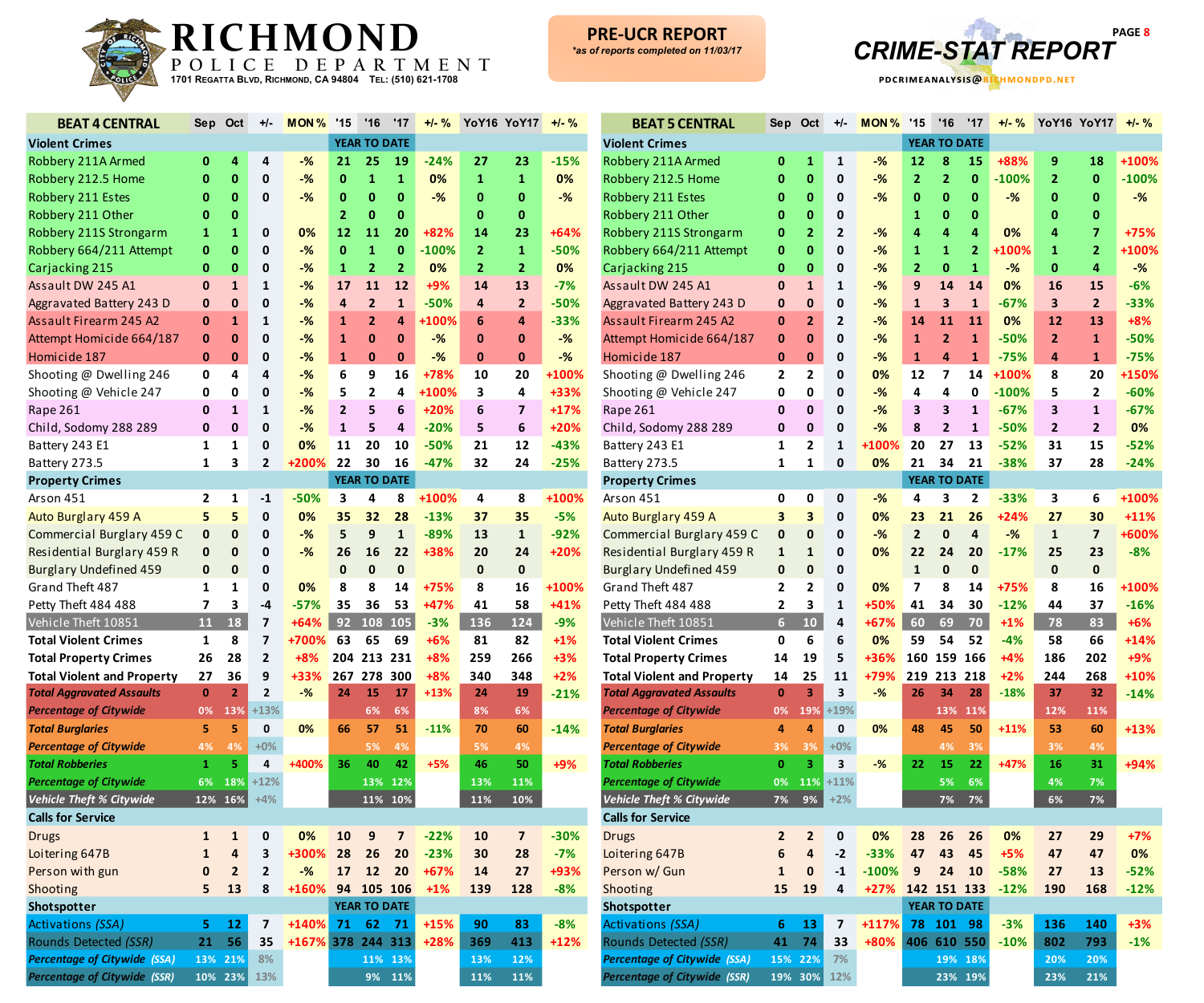

**Beat 4 - 231 33%**

**23%**

| <b>BEAT 6 CENTRAL</b>               | Sep                     | Oct                     | +/-            | MON%              | '15                     | '16                 | '17                     | $+/-$ % |                | YoY16 YoY17             | $+1 - \frac{9}{6}$ |
|-------------------------------------|-------------------------|-------------------------|----------------|-------------------|-------------------------|---------------------|-------------------------|---------|----------------|-------------------------|--------------------|
| <b>Violent Crimes</b>               |                         |                         |                |                   |                         | <b>YEAR TO DATE</b> |                         |         |                |                         |                    |
| Robbery 211A Armed                  | $\mathbf{1}$            | $\mathbf{1}$            | 0              | 0%                | 20                      | 14                  | 16                      | $+14%$  | 18             | 19                      | $+6%$              |
| Robbery 212.5 Home                  | $\bf{0}$                | $\mathbf{1}$            | $\mathbf{1}$   | $-$ %             | $\bf{0}$                | $\mathbf{1}$        | $\overline{2}$          | +100%   | $\mathbf{1}$   | $\overline{\mathbf{4}}$ | +300%              |
| Robbery 211 Estes                   | 0                       | 1                       | $\mathbf{1}$   | $-$ %             | $\bf{0}$                | $\bf{0}$            | $\overline{\mathbf{3}}$ | $-%$    | $\bf{0}$       | 3                       | $-%$               |
| Robbery 211 Other                   | 0                       | $\mathbf 0$             |                |                   | 0                       | $\bf{0}$            | $\mathbf{0}$            |         | $\bf{0}$       | 0                       |                    |
| Robbery 211S Strongarm              | 4                       | $\overline{2}$          | $-2$           | $-50%$            | 18                      | 19                  | 22                      | +16%    | 22             | 25                      | $+14%$             |
| Robbery 664/211 Attempt             | $\bf{0}$                | 0                       | 0              | $-$ %             | $\mathbf{1}$            | $\mathbf 0$         | 6                       | $-%$    | $\mathbf{1}$   | $\overline{7}$          | +600%              |
| Carjacking 215                      | $\mathbf{1}$            | $\mathbf 0$             | $-1$           | $-100%$           | 8                       | $\overline{7}$      | 5                       | $-29%$  | $\overline{7}$ | 5                       | $-29%$             |
| Assault DW 245 A1                   | $\overline{2}$          | $\bf{0}$                | $-2$           | $-100%$           | 17                      | 23                  | 17                      | $-26%$  | 26             | 22                      | $-15%$             |
| Aggravated Battery 243 D            | $\mathbf{1}$            | $\mathbf 0$             | $-1$           | $-100%$           | 8                       | $6\phantom{1}6$     | 5                       | $-17%$  | 6              | 5                       | $-17%$             |
| Assault Firearm 245 A2              | 1                       | $\mathbf{1}$            | $\mathbf{0}$   | 0%                | 8                       | 14                  | 12                      | $-14%$  | 18             | 16                      | $-11%$             |
| Attempt Homicide 664/187            | 0                       | $\mathbf{1}$            | 1              | $-$ %             | $\mathbf{0}$            | $\mathbf{1}$        | $\mathbf{1}$            | 0%      | $\mathbf{1}$   | $\mathbf{1}$            | 0%                 |
| Homicide 187                        | 0                       | 0                       | 0              | $-$ %             | $\overline{2}$          | $\overline{2}$      | $\overline{2}$          | 0%      | $\overline{2}$ | $\overline{2}$          | 0%                 |
| Shooting @ Dwelling 246             | $\mathbf{1}$            | 0                       | $-1$           | $-100%$           | 11                      | 11                  | 10                      | $-9%$   | 13             | 14                      | $+8%$              |
| Shooting @ Vehicle 247              | 0                       | 0                       | $\mathbf{0}$   | $-$ %             | $\overline{2}$          | $\mathbf 0$         | 3                       | $-%$    | 0              | 3                       | $-%$               |
| Rape 261                            | $\mathbf 0$             | 0                       | $\mathbf{0}$   | $-$ %             | $\overline{\mathbf{3}}$ | 3                   | 4                       | +33%    | 3              | 4                       | +33%               |
| Child, Sodomy 288 289               | $\bf{0}$                | $\mathbf{0}$            | $\mathbf 0$    | $-$ %             | 8                       | $\overline{4}$      | $6\phantom{1}6$         | +50%    | 4              | 6                       | +50%               |
| Battery 243 E1                      | $\overline{\mathbf{2}}$ | $\mathbf{1}$            | $-1$           | $-50%$            | 24                      | 11                  | 16                      | +45%    | 19             | 22                      | +16%               |
| Battery 273.5                       | 3                       | 3                       | $\pmb{0}$      | 0%                | 55                      | 53                  | 33                      | $-38%$  | 60             | 47                      | $-22%$             |
| <b>Property Crimes</b>              |                         |                         |                |                   |                         | <b>YEAR TO DATE</b> |                         |         |                |                         |                    |
| Arson 451                           | 1                       | 0                       | $-1$           | $-100%$           | 1                       | 3                   | 6                       | +100%   | 3              | 7                       | +133%              |
| Auto Burglary 459 A                 | 5                       | $\overline{2}$          | $-3$           | $-60%$            | 74                      | 95                  | 66                      | $-31%$  | 107            | 89                      | $-17%$             |
| Commercial Burglary 459 C           | $\bf{0}$                | $\pmb{0}$               | 0              | $-$ %             | 12                      | 5                   | $\overline{7}$          | +40%    | 5              | 8                       | +60%               |
| Residential Burglary 459 R          | 0                       | $\overline{2}$          | 2              | $-$ %             | 28                      | 29                  | 18                      | $-38%$  | 35             | 21                      | $-40%$             |
| <b>Burglary Undefined 459</b>       | $\bf{0}$                | $\mathbf 0$             | 0              |                   | $\mathbf{1}$            | $\pmb{0}$           | $\pmb{0}$               |         | $\mathbf 0$    | $\mathbf 0$             |                    |
| Grand Theft 487                     | $\mathbf{1}$            | 3                       | $\overline{2}$ | +200%             | 19                      | 13                  | 22                      | +69%    | 17             | 26                      | +53%               |
| Petty Theft 484 488                 | 9                       | 9                       | $\mathbf{0}$   | 0%                | 115                     | 76                  | 92                      | $+21%$  | 89             | 108                     | $+21%$             |
| Vehicle Theft 10851                 | 11                      | 12                      | $\mathbf{1}$   | +9%               | 90                      | 84                  | 101                     | $+20%$  | 109            | 123                     | +13%               |
| <b>Total Violent Crimes</b>         | 10                      | 7                       | $-3$           | $-30%$            | 93                      | 94                  | 101                     | $+7%$   | 109            | 119                     | $+9%$              |
| <b>Total Property Crimes</b>        | 27                      | 28                      | 1              | $+4%$             | 340                     |                     | 305 312                 | $+2%$   | 365            | 382                     | $+5%$              |
| <b>Total Violent and Property</b>   | 37                      | 35                      | $-2$           | $-5%$             | 433                     |                     | 399 413                 | $+4%$   | 474            | 501                     | $+6%$              |
| <b>Total Aggravated Assaults</b>    | 4                       | $\overline{2}$          | $-2$           | $-50%$            | 35                      | 46                  | 37                      | $-20%$  | 53             | 46                      | $-13%$             |
| <b>Percentage of Citywide</b>       | 16%                     | 13%                     | $-4%$          |                   |                         | 18%                 | 14%                     |         | 17%            | 15%                     |                    |
| <b>Total Burglaries</b>             | 5                       | 4                       | $-1$           | $-20%$            | 115                     | 129                 | 91                      | $-29%$  | 147            | 118                     | $-20%$             |
| <b>Percentage of Citywide</b>       | 4%                      | 3%                      | $-1%$          |                   |                         | 10%                 | 6%                      |         | 10%            | 7%                      |                    |
| <b>Total Robberies</b>              | $6\phantom{1}$          | 5                       | $\textbf{-1}$  | $-17%$            | 47                      | 41                  | 54                      | $+32%$  | 49             | 63                      | $+29%$             |
| <b>Percentage of Citywide</b>       | 33%                     | 18%                     | $-15%$         |                   |                         | 13%                 | 15%                     |         | 13%            | 14%                     |                    |
| <b>Vehicle Theft % Citywide</b>     |                         | $12\%$ 11%              | $-2%$          |                   |                         | 8%                  | 10%                     |         | 9%             | 10%                     |                    |
| <b>Calls for Service</b>            |                         |                         |                |                   |                         |                     |                         |         |                |                         |                    |
| <b>Drugs</b>                        | $\overline{7}$          | 5                       | $-2$           | $-29%$            | 53                      | 46                  | 35                      | $-24%$  | 62             | 45                      | $-27%$             |
| Loitering 647B                      | $\bf 6$                 | 10                      | 4              | +67%              | 115                     | 70                  | 92                      | +31%    | 84             | 103                     | +23%               |
| Person w/ Gun                       | $\overline{2}$          | $\overline{\mathbf{4}}$ | $\mathbf{2}$   | +100%             | 28                      | 28                  | 23                      | $-18%$  | 30             | 33                      | +10%               |
| Shooting                            | $\overline{4}$          | $\boldsymbol{9}$        | 5              | +125% 144 138 122 |                         |                     |                         | $-12%$  | 158            | 156                     | $-1%$              |
| Shotspotter                         |                         |                         |                |                   |                         | YEAR TO DATE        |                         |         |                |                         |                    |
| Activations (SSA)                   | $\overline{2}$          | 4                       | $\mathbf{2}$   | +100%             | 109                     | 97                  | 59                      | $-39%$  | 111            | 81                      | $-27%$             |
| Rounds Detected (SSR)               | 11                      | 14                      | 3              | $+27%$            |                         |                     | 581 491 328             | $-33%$  | 551            | 438                     | $-21%$             |
| <b>Percentage of Citywide (SSA)</b> | 5%                      | 7%                      | 2%             |                   |                         |                     | 18% 11%                 |         | 16%            | 12%                     |                    |

*Percentage of Citywide (SSR)* **5 % 6 % 1% 18% 11% 16% 11%**



*DATA COMPARES CENTRAL BEATS ONLY, NOT ALL BEATS*

> **Total Violent and Property Crime Cases by Beat Year to Date**

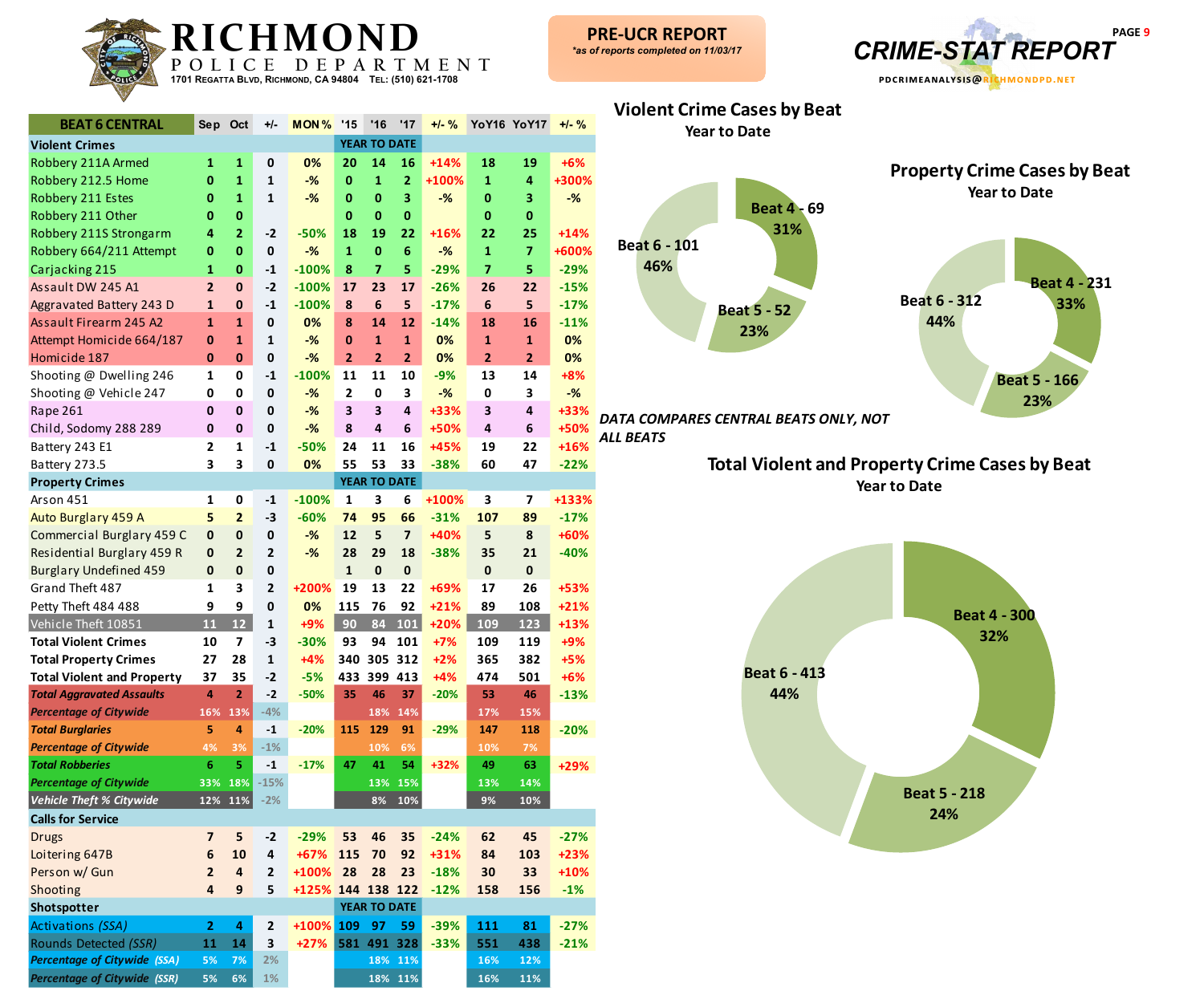



| <b>NORTHERN PART 1 CRIMES</b>     |                |                |                |                | Jan Feb Mar Apr May Jun Jul Aug Sep Oct |                |                |              |                 |              | <b>Month</b><br>%                            | 2 year                  | <b>SD</b>      | Month vs<br>avg (1SD) 2yr avg % | YTD            | <b>YTD</b>          | <b>YTD</b><br>% | YoY 15-16 YoY 16-17<br><b>Previous</b> | Current                | <b>YOY</b><br>% | Last 90        | Last 90<br><b>Previous Current</b> | L90<br>% |
|-----------------------------------|----------------|----------------|----------------|----------------|-----------------------------------------|----------------|----------------|--------------|-----------------|--------------|----------------------------------------------|-------------------------|----------------|---------------------------------|----------------|---------------------|-----------------|----------------------------------------|------------------------|-----------------|----------------|------------------------------------|----------|
| <b>VIOLENT CRIMES</b>             |                |                |                |                |                                         | <b>Monthly</b> |                |              |                 |              |                                              |                         |                | <b>Quantiative statistics</b>   |                | <b>Year vs Year</b> |                 |                                        | 12 months vs 12 months |                 |                | Last 90 days                       |          |
| [211A] Armed Robbery              | 5              | 7              | 4              | 7              | 10                                      |                |                |              | 1               | 7            | +600%                                        | 4                       | $\overline{2}$ | +57%                            | 31             | 55                  | $+77%$          | 41                                     | 70                     | $+71%$          | 20             | 12                                 | $-40%$   |
| [212.5] Home Robbery              | 1              | 0              | 0              |                | 0                                       |                |                |              | O               | $\mathbf{1}$ | $-%$                                         | 0                       | $\mathbf{1}$   | $-100%$                         | 6              | 6                   | 0%              | 6                                      | 6                      | 0%              | 0              | 4                                  | $-%$     |
| [211E] Estes Robbery              | $\overline{2}$ | $\overline{2}$ | 0              | 1              |                                         |                | 2              | 1            | n               | 0            | $-%$                                         | 1                       | $\mathbf{1}$   | +33%                            | $\overline{7}$ | 10                  |                 | 8                                      | 10                     | $+25%$          | 4              | 1                                  | $-75%$   |
| [211] Other Robbery               | 0              | 0              | 0              | ŋ              |                                         |                |                | ŋ            | ŋ               | $\Omega$     | -%                                           | 0                       | 0              |                                 | 0              | 0                   |                 | 1                                      | 0                      |                 | 0              | $\mathbf 0$                        |          |
| [211S] Strongarm Robbery          | 4              | 2              | 5              |                |                                         |                | 10             |              |                 | 3            | $-25%$                                       | 5                       | $\overline{2}$ | $+27%$                          | 47             | 46                  | $-2%$           | 56                                     | 59                     | $+5%$           | 21             | 10                                 | $-52%$   |
| [664/211] Attempted Robbery       |                | ი              | 2              |                |                                         |                |                |              |                 | 1            | 0%                                           | 1                       | $\mathbf{1}$   | +60%                            | $\overline{2}$ | 11                  | +450%           | 3                                      | 11                     | +267%           | 4              | 3                                  | $-25%$   |
| [215] Carjacking                  |                |                | $\overline{2}$ |                |                                         |                |                |              |                 | 0            | $-%$                                         |                         | $\mathbf{1}$   | +41%                            | 10             | 6                   | $-40%$          | 10                                     | 6                      | $-40%$          | 2              | 0                                  | $-100%$  |
| [245 A1] Assault D. Weapon        |                |                |                |                |                                         |                |                |              | 6               |              | $-67%$                                       | 4                       | $\overline{2}$ | +89%                            | 37             | 42                  | $+14%$          | 42                                     | 48                     | $+14%$          | 20             | 11                                 | $-45%$   |
| [243 D] Aggravated Battery        |                | 0              |                |                | Ω                                       |                |                |              | з               | -1           | $-67%$                                       | 1                       | $\mathbf{1}$   | $-100%$                         | 18             | 14                  | $-22%$          | 18                                     | 14                     | $-22%$          | 0              | 6                                  | $-%$     |
| [245 A2] Assault with Firearm     |                | 0              |                |                |                                         |                |                |              | n               |              | $-%$                                         | 1                       | $\mathbf{1}$   | $-100%$                         | 10             | 11                  | +10%            | 11                                     | 15                     | +36%            | 4              | $\overline{2}$                     | $-50%$   |
| [664/187] Attempted Homicide      |                | 0              | ŋ              |                |                                         |                |                |              | 1               | O            | -100%                                        | 0                       | 0              | +500%                           | 0              | 3                   | $-%$            | 0                                      | 4                      | $-%$            | $\mathbf{2}$   | 1                                  | $-50%$   |
| [187] Homicide                    |                | 0              | 0              | Ω              |                                         |                |                |              | ŋ               | $\Omega$     | $-%$                                         | 1                       | 1              | +50%                            | 11             | 3                   | -73%            | 13                                     | 3                      | $-77%$          | $\overline{2}$ | 0                                  | $-100%$  |
| [246] Shooting @ Dwelling         |                |                | 3              | 5              |                                         |                |                |              |                 | Δ            | 0%                                           | 3                       | 1              | $-20%$                          | 22             | 36                  | $+64%$          | 25                                     | 38                     | +52%            | 10             | 9                                  | $-10%$   |
| [247] Shooting @ Vehicle          |                |                | ი              |                |                                         |                |                |              |                 |              | -50%                                         | 0                       | $\mathbf{1}$   | $-100%$                         | $\overline{2}$ | 6                   | +200%           | $\mathbf{2}$                           | 8                      | +300%           | $\mathbf{1}$   | 4                                  | +300%    |
| $[261]$ Rape                      |                |                |                |                |                                         |                |                |              |                 | $\mathbf{1}$ | 0%                                           | 1                       | $\mathbf{1}$   | $-100%$                         | 11             | 5                   | $-55%$          | 11                                     | 6                      | $-45%$          | 1              | 3                                  | +200%    |
| [288, 289] Child, Sodomy          | 1              |                |                |                |                                         |                |                |              |                 | O            | $-%$                                         | 1                       | $\mathbf{1}$   | $-100%$                         | 6              | 9                   | +50%            | 9                                      | 10                     | $+11%$          | 5              | 0                                  | $-100%$  |
| [243 E1] Domestic Battery         | 1              |                |                |                |                                         |                |                |              | 6               | 3            | $-50%$                                       | 5                       | $\overline{2}$ | $-60%$                          | 59             | 39                  | $-34%$          | 66                                     | 50                     | $-24%$          | 15             | 12                                 | $-20%$   |
| [273.5] Domestic Battery          | 8              | q              | 16             | q              | q                                       | 10             |                | 12           | 3               | 10           | +233%                                        | 9                       | 3              | $+12%$                          | 87             | 93                  | $+7%$           | 105                                    | 114                    | $+9%$           | 26             | 25                                 | $-4%$    |
| <b>PROPERTY CRIMES</b>            |                |                |                |                |                                         | <b>Monthly</b> |                |              |                 |              |                                              |                         |                | <b>Quantiative statistics</b>   |                | Year vs Year        |                 | 12 months vs 12 months                 |                        |                 |                | Last 90 days                       |          |
| $[451]$ Arson                     | 2              | 2              | 0              |                |                                         |                |                | $\bf{0}$     | O               | $\mathbf 0$  | $-%$                                         | $\mathbf{1}$            | 1              | +109%                           | 11             | 11                  | 0%              | 11                                     | 11                     | 0%              | 6              | 0                                  | $-100%$  |
| [459A] Auto Burglary              | 36             | 47             | 33             | 39             | 32                                      | 43             | 38             | 43           | 37              | 57           | $+54%$                                       | 32                      | 9              | +33%                            | 281            | 405                 | $+44%$          | 350                                    | 481                    | +37%            | 113            | 137                                | $+21%$   |
| [459C] Commercial Burglary        | 5.             | 8              | 5              |                |                                         |                |                |              | 11              | 9            | $-18%$                                       | 6                       | 3              | $-38%$                          | 68             | 61                  | $-10%$          | 86                                     | 68                     | $-21%$          | 11             | 25                                 | +127%    |
| [459R] Residential Burglary       | 20             | 33             | 22             | 20             | 17                                      | 23             | 21             | 18           | 12              | 6            | $-50%$                                       | 19                      | 5              | $+21%$                          | 184            | 192                 | $+4%$           | 222                                    | 224                    | $+1%$           | 61             | 36                                 | $-41%$   |
| [459] Other Burglary              | 0              | $\mathbf{0}$   | O              | ŋ              | ი                                       |                |                | ŋ            | O               | $\Omega$     |                                              | 0                       | 0              |                                 | $\mathbf{1}$   | $\mathbf 0$         |                 | $\overline{2}$                         | 0                      |                 | $\mathbf{0}$   | $\mathbf 0$                        |          |
| [487] Grand Theft                 | 11             | 5              |                | 6              | 11                                      |                |                |              | 11              | 9            | $-18%$                                       | 9                       | 3              | $-4%$                           | 108            | 83                  | $-23%$          | 127                                    | 98                     | $-23%$          | 28             | 27                                 | $-4%$    |
| [484G/488/484] Petty Theft        | 53             | 32             | 43             | 37             | 32                                      | 39             | 48             | 32           | 25              | 31           | $+24%$                                       | 35                      | 8              | $+12%$                          | 348            | 372                 | $+7%$           | 403                                    | 438                    | $+9%$           | 119            | 88                                 | $-26%$   |
| [10851] Vehicle Theft             | 64             | 51             | 46             | 42             | 43                                      | 18             | 37             | 59           | 33 <sup>2</sup> | 40           | $+21%$                                       | 47                      | 10             | $-61%$                          | 483            | 433                 | $-10%$          | 587                                    | 521                    | $-11%$          | 98             | 132                                | +35%     |
| <b>Total Violent Crimes</b>       | 26             | 13             | 21             | 23             | 32                                      | 25             | 28             | 19           | 17              | -17          | 0%                                           | 20                      | 5              | $+24%$                          | 196            | 221                 | $+13%$          | 229                                    | 262                    | $+14%$          | 85             | 53                                 | $-38%$   |
| <b>Total Property Crimes</b>      |                |                |                |                | 191 178 155 152 140 138 158 164 129 152 |                |                |              |                 |              | $+18%$                                       | 150                     | 19             | $-8%$                           | 1,484          | 1,557               | $+5%$           | 1,788                                  | 1,841                  | $+3%$           | 436            | 445                                | $+2%$    |
| <b>Total Violent and Property</b> |                |                |                |                |                                         |                |                |              |                 |              | 217 191 176 175 172 163 186 183 146 169 +16% | 170                     | 21             | $-4%$                           | 1,680          | 1,778               | $+6%$           | 2,017                                  | 2,103                  | $+4%$           | 521            | 498                                | $-4%$    |
| <b>Total Aggravated Assaults</b>  | 11             |                |                | հ              | 10                                      |                |                |              | 10              | Δ            | $-60%$                                       | $\overline{\mathbf{z}}$ | 3              | +29%                            | 76             | 73                  | -4%             | 84                                     | 84                     | 0%              | 28             | 20                                 | $-29%$   |
| <b>Total Burglaries</b>           | 61             | 88             | 60             | 66             | 52                                      | 70             | 63             | 66           | 60              | 72           | $+20%$                                       | 58                      | 11             | $+21%$                          | 534            | 658                 | $+23%$          | 660                                    | 773                    | $+17%$          | 185            | 198                                | $+7%$    |
| <b>Total Robberies</b>            |                |                |                |                | 14 12 13 14 18 16 17 12                 |                |                |              | - 6             |              | 12 +100%                                     | 12                      | 4              | +36%                            | 103            | 134                 | $+30%$          | 125                                    | 162                    | +30%            | 51             | 30                                 | $-41%$   |
|                                   |                |                |                |                |                                         |                |                |              |                 |              |                                              |                         |                |                                 |                |                     |                 |                                        |                        |                 |                |                                    |          |
| <b>CALLS FOR SERVICE</b>          |                |                |                |                |                                         |                | <b>Monthly</b> |              |                 |              |                                              |                         |                | <b>Quantiative statistics</b>   |                | Year vs Year        |                 | 12 months vs 12 months                 |                        |                 | Last 90 days   |                                    |          |
| Drugs                             | 3              | 6              | 10             | $\overline{2}$ | $\overline{2}$                          | 8              | 8              | 8            | 12              | 8            | $-33%$                                       | 7                       | 3              | $+14%$                          | 77             | 67                  | $-13%$          | 91                                     | 78                     | $-14%$          | 18             | 28                                 | +56%     |
| Loitering 647B                    | 7              | 19             | 14             | 31             | 24                                      | 12             | 16             | <b>13</b>    | 23              | 36           | $+57%$                                       | 20                      | 8              | $-39%$                          | 215            | 195                 | $-9%$           | 243                                    | 232                    | $-5%$           | 52             | 72                                 | +38%     |
| Person with gun                   | 4              |                | 4              | 3              | 3                                       | 5              | 5              | 5            | 4               | 5            | $+25%$                                       | 5                       | $\overline{2}$ | +10%                            | 41             | 45                  | $+10%$          | 52                                     | 57                     | $+10%$          | 13             | 14                                 | $+8%$    |
| Shooting                          | 34             |                |                |                | 22 24 37 24                             |                |                |              |                 |              | 52 45 27 36 29 -19%                          | 30                      | 8              | $+71%$                          | 277            | 330                 | +19%            | 335                                    | 395                    | $+18%$          | 121            | 92                                 | $-24%$   |
| <b>SHOTSPOTTER</b>                |                |                |                |                |                                         |                | <b>Monthly</b> |              |                 |              |                                              |                         |                | <b>Quantiative statistics</b>   |                | <b>Year vs Year</b> |                 | 12 months vs 12 months                 |                        |                 |                | Last 90 days                       |          |
| Activations                       | 5.             |                | 13 17 13 9     |                |                                         |                |                | 9 12 18 12 9 |                 |              | $-25%$                                       | 10                      | 4              | $-13%$                          | 82             | 117                 | +43%            | 109                                    | 138                    | $+27%$          | 30             | 39                                 | +30%     |
| Rounds Detected                   |                |                |                |                |                                         |                |                |              |                 |              | 17 76 87 72 73 41 45 70 50 34 -32%           | 47                      | 25             | $-13%$                          | 335            | 565                 | +69%            | 467                                    | 668                    | +43%            | 159            | 154                                | $-3%$    |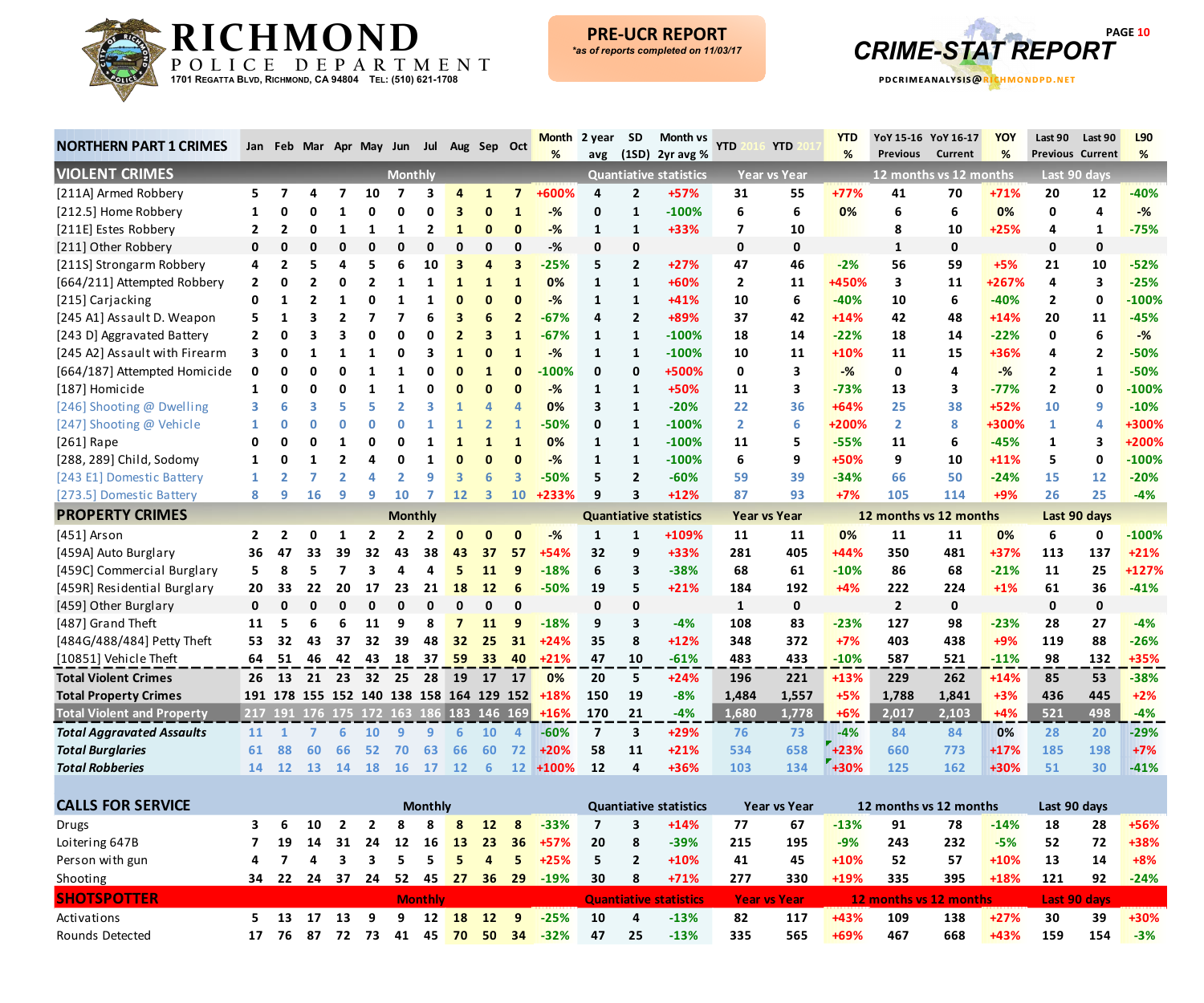



| <b>BEAT 7 NORTHERN</b>                           | Sep            | Oct             | +/-         | MON%             | $^{\prime}15$           | '16                 | '17            | $+/-$ %<br>YoY16 YoY17<br>$+/-$ % |              | <b>BEAT 8 NORTHERN</b> | <b>Sep</b><br>Oct |                                                  | $+/-$          | MON%                 |                | $^{\prime}15$<br>'16<br>'17 |                                 | $+/-$ %<br>YoY16 YoY17 |                | $+/-$ % |                         |                |         |
|--------------------------------------------------|----------------|-----------------|-------------|------------------|-------------------------|---------------------|----------------|-----------------------------------|--------------|------------------------|-------------------|--------------------------------------------------|----------------|----------------------|----------------|-----------------------------|---------------------------------|------------------------|----------------|---------|-------------------------|----------------|---------|
| <b>Violent Crimes</b>                            |                |                 |             |                  |                         | <b>YEAR TO DATE</b> |                |                                   |              | <b>Violent Crimes</b>  |                   |                                                  |                | <b>YEAR TO DATE</b>  |                |                             |                                 |                        |                |         |                         |                |         |
| Robbery 211A Armed                               | 1              | 5               | 4           | +400%            | 65                      | 21                  | 35             | $+67%$                            | 28           | 47                     | +68%              | Robbery 211A Armed                               |                | -2                   | $\overline{2}$ | -%                          |                                 | 9                      | 20             | $+122%$ | <b>12</b>               | 23             | +92%    |
| Robbery 212.5 Home                               | 0              | $\bf{0}$        | 0           | $-%$             | 4                       | 1                   | $\overline{2}$ | +100%                             | $\mathbf{1}$ | $\overline{2}$         | +100%             | Robbery 212.5 Home                               |                | 0                    | $\mathbf 0$    | -%                          | 2                               | 3                      | $\overline{2}$ | $-33%$  | 3                       | $\overline{2}$ | $-33%$  |
| Robbery 211 Estes                                | 0              | 0               | 0           | -%               | 0                       | $\overline{2}$      |                | -%                                | 3            | 5                      | $+67%$            | Robbery 211 Estes                                |                | 0                    | 0              | -%                          | 1                               | 5                      | 5              | +400%   | 5                       | 5              | 0%      |
| Robbery 211 Other                                | $\bf{0}$       | 0               |             |                  | 6                       | 0                   | $\bf{0}$       |                                   | 1            | 0                      |                   | Robbery 211 Other                                |                | 0                    |                |                             | 3                               | $\bf{0}$               | 0              |         |                         | $\mathbf 0$    |         |
| Robbery 211S Strongarm                           | 1              | 2               | 1           | +100%            | 26                      | 38                  | 34             | $-11%$                            | 43           | 46                     | $+7%$             | Robbery 211S Strongarm                           |                | 1                    | $-1$           | $-50%$                      | 11                              | 7                      | $\bf{10}$      | $+43%$  |                         | 11             | $+22%$  |
| Robbery 664/211 Attempt                          | 1.             | 1               | 0           | 0%               | 5.                      | $\mathbf{0}$        | 9              | $-%$                              | $\mathbf{1}$ | 9                      | +800%             | Robbery 664/211 Attempt                          |                | 0                    | 0              | -%                          | 1                               | $\mathbf{2}$           | $\overline{2}$ | 0%      | $\overline{2}$          | $\overline{2}$ | 0%      |
| Carjacking 215                                   | $\mathbf{0}$   | $\mathbf 0$     | 0           | -%               | $\overline{7}$          | 9                   |                | $-33%$                            | 9            | 6                      | $-33%$            | Carjacking 215                                   | 0              | 0                    | 0              | -%                          | 1                               | 1                      | $\bf{0}$       | $-100%$ | $\mathbf{1}$            | $\mathbf{0}$   | $-100%$ |
| Assault DW 245 A1                                | 5              | $\overline{2}$  | -3          | $-60%$           | 29                      | 23                  | 32             | +39%                              | 26           | 38                     | +46%              | Assault DW 245 A1                                |                | $\mathbf{0}$         | 0              | -%                          | <b>10</b>                       | 13                     | 9              | $-31%$  | 15                      | 9              | $-40%$  |
| Aggravated Battery 243 D                         | з              | 1               | -2          | $-67%$           | 8                       | 14                  | 9              | $-36%$                            | 14           | 9                      | $-36%$            | Aggravated Battery 243 D                         | O              | 0                    | n              | -%                          |                                 | 4                      | 5              | +25%    | $\overline{\mathbf{r}}$ | 5              | $+25%$  |
| Assault Firearm 245 A2                           |                | $\bf{0}$        | 0           | -%               | 4                       | $\overline{7}$      |                | $-14%$                            | 8            | 8                      | 0%                | Assault Firearm 245 A2                           | 0              | $\mathbf{1}$         | 1              | -%                          | 3                               | $\mathbf{2}$           | 4              | +100%   | $\overline{2}$          | 6              | +200%   |
| Attempt Homicide 664/187                         | $\mathbf{1}$   | 0               | $-1$        | $-100\%$         | 3                       | 0                   |                | -%                                | $\mathbf 0$  | 1                      | $-\frac{9}{6}$    | Attempt Homicide 664/187                         | 0              | $\mathbf 0$          | 0              | -%                          | 1                               | $\mathbf{0}$           |                | $-$ %   | 0                       | $\overline{2}$ | $-%$    |
| Homicide 187                                     | $\mathbf{0}$   | 0               | 0           | -%               | 5                       | $\mathbf{1}$        | $\mathbf{2}$   | +100%                             | 3            | $\overline{2}$         | $-33%$            | Homicide 187                                     | $\bf{0}$       | $\bf{0}$             | 0              | -%                          | $\mathbf 0$                     | 3                      | 1              | $-67%$  | 4                       | $\mathbf{1}$   | $-75%$  |
| Shooting @ Dwelling 246                          | 3              | $\mathbf{2}$    | -1          | -33%             | 5                       | 9                   | 22             | $+144%$                           | 10           | 24                     | +140%             | Shooting @ Dwelling 246                          | 1              | $\overline{2}$       | 1              | 100%                        | 5                               | 10                     | 14             | -40%    | 12                      | 14             | $+17%$  |
| Shooting @ Vehicle 247                           | $\mathbf{2}$   | 0               | $-2$        | $-100\%$         | $\overline{2}$          | 1                   | 4              | +300%                             | 1            | 5                      | +400%             | Shooting @ Vehicle 247                           | 0              | 1                    | 1              | $-%$                        | 1                               | 0                      | $\overline{2}$ | $-%$    | 0                       | 3              | $-$ %   |
| Rape 261                                         | 1              | $\mathbf{1}$    | 0           | 0%               | 5                       | 9                   | 4              | $-56%$                            | 9            | 4                      | $-56%$            | Rape 261                                         | 0              | $\Omega$             | O              | -%                          |                                 | $\overline{2}$         | 1              | $-50%$  | $\overline{2}$          | $\mathbf{1}$   | $-50%$  |
| Child, Sodomy 288 289                            | 0              | $\mathbf 0$     | 0           | -%               | 3                       | 3                   | 5              | $+67%$                            | 5            | 6                      | +20%              | Child, Sodomy 288 289                            | 0              | 0                    | 0              | -%                          | 3                               | 3                      | $\overline{2}$ | $-33%$  | 4                       | $\overline{2}$ | $-50%$  |
| Battery 243 E1                                   |                | $\mathbf{2}$    | -3          | $-60%$           | 22                      | 32                  | 22             | $-31%$                            | 37           | 28                     | $-24%$            | Battery 243 E1                                   |                | 0                    | -1             | $-100%$                     | 24                              | 20                     | 14             | $-30%$  | 22                      | 17             | $-23%$  |
| Battery 273.5                                    | $\mathbf{2}$   | 5               | 3           | +150%            | 37                      | 43                  | 35             | $-19%$                            | 51           | 44                     | $-14%$            | Battery 273.5                                    | 1              | 5                    | 4              | 400%                        |                                 |                        | 50             | +39%    | 46                      | 62             | +35%    |
|                                                  |                |                 |             |                  |                         | <b>YEAR TO DATE</b> |                |                                   |              |                        |                   | <b>Property Crimes</b>                           |                |                      |                |                             | 33<br>36<br><b>YEAR TO DATE</b> |                        |                |         |                         |                |         |
| <b>Property Crimes</b>                           |                |                 |             | -%               |                         | 9                   | 8              | $-11%$                            |              |                        | $-11%$            | Arson 451                                        | 0              | 0                    | $\mathbf 0$    | $-%$                        | 2                               | 2                      | 3              | +50%    | $\overline{2}$          | 3              | +50%    |
| Arson 451                                        | 0<br>14        | 0<br><b>16</b>  | 0<br>2      |                  | 4                       | <b>129</b>          | 159            |                                   | 9<br>158     | 8<br>197               | $+25%$            |                                                  | 22             |                      |                | +82%                        |                                 | 149 115 217            |                | +89%    | 150                     | 254            | +69%    |
| Auto Burglary 459 A<br>Commercial Burglary 459 C | 6              | 7               | 1           | +14%<br>+17%     | 114<br>36               | 28                  | 36             | $+23%$<br>$+29%$                  | 40           | 39                     | $-3%$             | Auto Burglary 459 A<br>Commercial Burglary 459 C | 5              | 40<br>$\overline{2}$ | 18<br>-3       | $-60%$                      | 23                              | 35                     | 21             | $-40%$  | 41                      | 25             | $-39%$  |
| Residential Burglary 459 R                       | 8              | 5               | -3          | -38%             | 121                     | 93                  | 105            | $+13%$                            | 109          | 126                    | $+16%$            | Residential Burglary 459 R                       | 3              | $\mathbf{1}$         | $-2$           | -67%                        |                                 | 42                     | 56             | $+33%$  | 55                      | 62             | $+13%$  |
| <b>Burglary Undefined 459</b>                    | 0              | $\mathbf{0}$    | 0           |                  | $\overline{\mathbf{3}}$ | 0                   | $\mathbf 0$    |                                   | $\mathbf 0$  | $\mathbf 0$            |                   | <b>Burglary Undefined 459</b>                    | 0              | $\Omega$             | 0              |                             | 43<br>3                         | 1                      | $\mathbf{0}$   |         | $\overline{2}$          | $\mathbf 0$    |         |
| Grand Theft 487                                  | 6              | 5               | -1          | $-17%$           | 45                      | 42                  | 39             | $-7%$                             | 53           | 48                     | $-9%$             | Grand Theft 487                                  | 5              | 4                    | $-1$           | $-20%$                      | 37                              | 56                     | 42             | $-25%$  | 63                      | 47             | $-25%$  |
| Petty Theft 484 488                              | 13             | 18              | 5           |                  |                         | 190 163 175         |                | $+7%$                             | 189          | 205                    | $+8%$             | Petty Theft 484 488                              | 12             |                      |                | +8%                         |                                 | 193 152 160            |                | $+5%$   | 169                     | 192            | $+14%$  |
| Vehicle Theft 10851                              | 22             | 25              |             | $+38%$<br>$+14%$ |                         | 293 287 281         |                | $-2%$                             | 355          | 333                    | $-6%$             | Vehicle Theft 10851                              | 10             | 13<br>14             | 1<br>4         | +40%                        |                                 | 124 158 121            |                | $-23%$  | 187                     | 148            | $-21%$  |
|                                                  |                | 12              | 3           |                  |                         |                     |                |                                   |              |                        |                   | <b>Total Violent Crimes</b>                      |                | 4                    |                |                             |                                 |                        |                |         |                         |                | $+10%$  |
| <b>Total Violent Crimes</b>                      | 13             |                 | $-1$        | $-8%$            |                         | 170 128 150         |                | $+17%$                            | 151          | 183                    | $+21%$            |                                                  | $\overline{2}$ |                      | $\overline{2}$ | +100%                       | 51                              | 54                     | 62             | $+15%$  | 63                      | 69             |         |
| <b>Total Property Crimes</b>                     | 69             | 76              | 7           | $+10%$           |                         | 806 751 803         |                | $+7%$                             | 913          | 956                    | $+5%$             | <b>Total Property Crimes</b>                     | 57             | 74                   | 17             | +30%                        |                                 | 574 561 620            |                | $+11%$  | 669                     | 731            | +9%     |
| <b>Total Violent and Property</b>                | 82             | 88              | 6           | $+7%$            |                         | 976 879 953         |                | $+8%$                             | 1,064        | 1,139                  | $+7%$             | <b>Total Violent and Property</b>                | 59             | 78                   | 19             | $+32%$                      |                                 | 625 615 682            |                | $+11%$  | 732                     | 800            | +9%     |
| <b>Total Aggravated Assaults</b>                 | 9 <sup>°</sup> | 3               | -6          | $-67%$           | 49                      | 45                  | 50             | $+11%$                            | 51           | 58                     | $+14%$            | <b>Total Aggravated Assaults</b>                 | $\mathbf{0}$   | 1                    | 1              | $-%$                        | 18                              | 22                     | 20             | $-9%$   | 25                      | 23             | $-8%$   |
| <b>Percentage of Citywide</b>                    |                | 36% 19%         | $-17%$      |                  |                         |                     | 17% 19%        |                                   | 16%          | 19%                    |                   | <b>Percentage of Citywide</b>                    | 0%             | 6%                   | $+6%$          |                             |                                 |                        | 8% 8%          |         | 8%                      | 8%             |         |
| <b>Total Burglaries</b>                          | 28             | 28              | $\Omega$    | 0%               | 274                     | 250                 | 300            | $+20%$                            | 307          | 362                    | +18%              | <b>Total Burglaries</b>                          | 30             | 43                   | 13             | +43%                        | 218                             | 193                    | 294            | $+52%$  | 248                     | 341            | +38%    |
| <b>Percentage of Citywide</b>                    |                | 21% 23%         | $+2%$       |                  |                         |                     | 20% 21%        |                                   | 20%          | 21%                    |                   | <b>Percentage of Citywide</b>                    |                | 23% 35% +12%         |                |                             |                                 | 15% 20%                |                |         | 16%                     | 20%            |         |
| <b>Total Robberies</b>                           | $3 -$          | -8              | 5           | $+167%$          |                         | 113 71 91           |                | $+28%$                            | 86           | 115                    | $+34%$            | <b>Total Robberies</b>                           | 2 <sup>1</sup> | -3                   | 1              | +50%                        | 25                              | $-27$                  | $-39$          | $+44%$  | 32                      | 43             | $+34%$  |
| <b>Percentage of Citywide</b>                    |                | $17\%$ 29% +12% |             |                  |                         |                     | 23% 25%        |                                   | 24%          | 26%                    |                   | <b>Percentage of Citywide</b>                    |                | 11% 11%              | $-0%$          |                             |                                 |                        | 9% 11%         |         | 9%                      | 10%            |         |
| <b>Vehicle Theft % Citywide</b>                  |                | 25% 22%         | $-2%$       |                  |                         |                     | 29% 28%        |                                   | 29%          | 27%                    |                   | Vehicle Theft % Citywide                         |                | $11\%$ 13% $+1\%$    |                |                             |                                 |                        | 16% 12%        |         | 15%                     | 12%            |         |
| <b>Calls for Service</b>                         |                |                 |             |                  |                         |                     |                |                                   |              |                        |                   | <b>Calls for Service</b>                         |                |                      |                |                             |                                 |                        |                |         |                         |                |         |
| <b>Drugs</b>                                     | 8              | $\overline{ }$  | $-1$        | $-13%$           | 40                      | 40                  | 41             | $+3%$                             | 46           | 45                     | $-2%$             | <b>Drugs</b>                                     | 3              | $\bf{0}$             | -3             | $-100\%$ 31 26              |                                 |                        | 19             | $-27%$  | 29                      | 23             | $-21%$  |
| Loitering 647B                                   | 22             | 36              | 14          | +64% 147 209 208 |                         |                     |                | $-0%$                             | 236          | 244                    | $+3%$             | Loitering 647B                                   | $\mathbf{1}$   | $\bf{0}$             | $-1$           | $-100\%$ 21 15              |                                 |                        | 8              | $-47%$  | 17                      | 11             | $-35%$  |
| Person with gun                                  | $\overline{2}$ | $\overline{2}$  | $\mathbf 0$ | 0%               | 28                      | 28                  | 23             | $-18%$                            | 30           | 33                     | $+10%$            | Person with gun                                  |                | 3                    | $\overline{2}$ | +200% 17 10                 |                                 |                        | 17             | +70%    | 15                      | 23             | +53%    |
| Shooting                                         | 21             | 17              | $-4$        | -19% 171 153 199 |                         |                     |                | +30%                              | 193          | 233                    | $+21%$            | Shooting                                         | 4              | 10                   | 6              | +150%                       |                                 | 89 100 95              |                | $-5%$   | 115                     | 130            | $+13%$  |
| Shotspotter                                      |                |                 |             |                  |                         | YEAR TO DATE        |                |                                   |              |                        |                   | Shotspotter                                      |                |                      |                |                             |                                 | <b>YEAR TO DATE</b>    |                |         |                         |                |         |
| Activations (SSA)                                | $9^{\circ}$    | 5.              | $-4$        | $-44%$           |                         | 58 56 76            |                | $+36%$                            | 81           | 91                     | $+12%$            | <b>Activations (SSA)</b>                         | 2 <sup>1</sup> | 3                    | $\mathbf{1}$   | +50%                        |                                 | 20 26 36               |                | +38%    | 28                      | 42             | +50%    |
| Rounds Detected (SSR)                            |                | 36 19           | $-17$       | $-47%$           |                         | 224 208 363         |                | $+75%$                            | 333          | 439                    | $+32%$            | Rounds Detected (SSR)                            |                | 7 14                 | $\overline{7}$ | +100% 92 127 187            |                                 |                        |                | $+47%$  | 134                     | 214            | +60%    |
| <b>Percentage of Citywide (SSA)</b>              |                | 23% 9%          | $-14%$      |                  |                         |                     | 10% 14%        |                                   | 12%          | 13%                    |                   | <b>Percentage of Citywide (SSA)</b>              |                | 5% 5%                | 0%             |                             |                                 |                        | 5% 6%          |         | 4%                      | 6%             |         |
| <b>Percentage of Citywide (SSR)</b>              |                | 17% 8%          | $-9%$       |                  |                         |                     | 8% 12%         |                                   | 10%          | 11%                    |                   | <b>Percentage of Citywide (SSR)</b>              |                | $3\%$ 6%             | 3%             |                             |                                 |                        | 5% 6%          |         | 4%                      | 6%             |         |